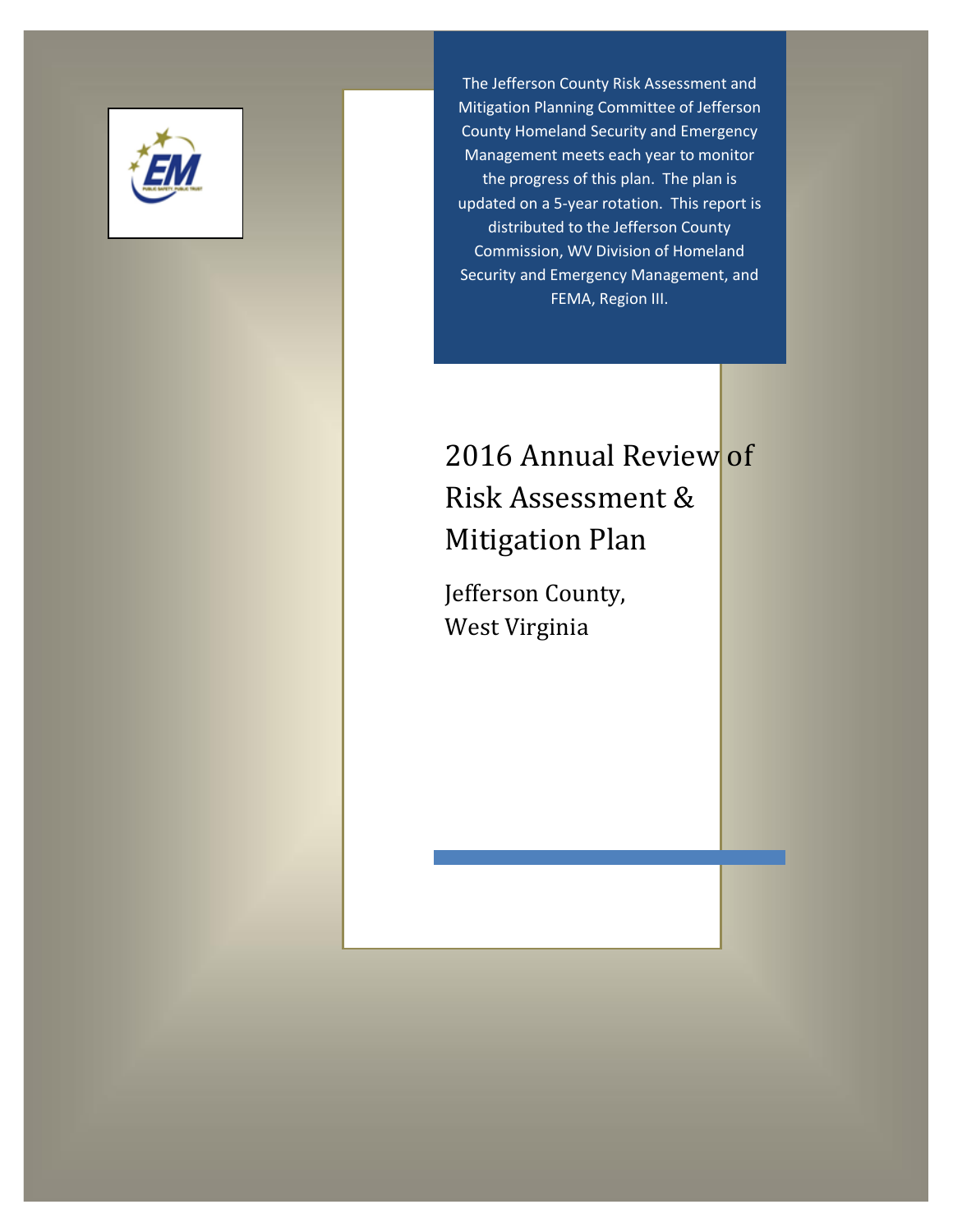Jefferson County Homeland Security and Emergency Management's Risk Assessment and Mitigation Planning Committee met at the Jefferson County Maintenance Department at 10:00 a.m. on September 8, 2016. Present were: Jennifer Brockman, Jefferson County Planning Department; Barbara Miller, Director, Jefferson County Homeland Security and Emergency Management; Steve Allen, Deputy Director Jefferson County Homeland Security and Emergency Management; Brandon Vallee, AA/PIO/VC Jefferson County Homeland Security and Emergency Management; Todd Wilt; Charles Town Planning and Zoning; Andy Blake, Ranson City Administrator; Sue Lawton and Travis Markley, Jefferson County Public Service District; Lee Snyder and Stephanie Reel , Jefferson Utilities, Sandy Hite, Threat Preparedness Coordinator, Jefferson County Department of Health and LEPC Chair; Rachel Snavely, Region 9 Planning and Development Council; John Sherwood, Chair, Jefferson County Homeland Security and Emergency Management Steering Committee. Comments were also received from Todd Fagan, Jefferson County GIS Department.

Director Miller opened the meeting and entertained introductions.

#### **Old/New Business**

Ms. Miller explained the purpose of the Risk Assessment and Mitigation Planning Committee annual review of each goal and objective. These projects, which were identified by the committee and adopted along with the plan by the Jefferson County Commission and the Municipalities in Jefferson County, beginning on page #83 of the plan. Some of the goals and objectives are not able to be accomplished to due lack of funding. However, many have been accomplished and will be reported on today. Organizations with a responsibility that could not attend today's meeting may send a written report. Also, anyone who thinks of anything additional should submit additional information to Director Miller by email. It was noted that the entire plan can be accessed on-line at:

[www.jeffersoncountywv.org,](http://www.jeffersoncountywv.org/showdocument?id=2715) (Click on Floodplain Information; then on Jefferson County All Hazard Risk Assessment and Mitigation Plan)

#### **GOAL 1: Reduce the potential for significant damages as a result of dam failures in Jefferson County.**

#### **Objective 1.1 Reduce the probability of significant flood damage and loss of life as a result of a dam failure.**

*Strategy 1.1.1: During all new dam construction, encourage the completion of a critical flood engineering analysis by a professional engineer licensed in the State of West Virginia.*

The State of West Virginia Dam Safety Office regulates dams and dam safety, construction rules, etc. Dam Safety engineers (From the West Virginia Dam Safety Office) inspect dams under construction and conduct safety review of existing dams.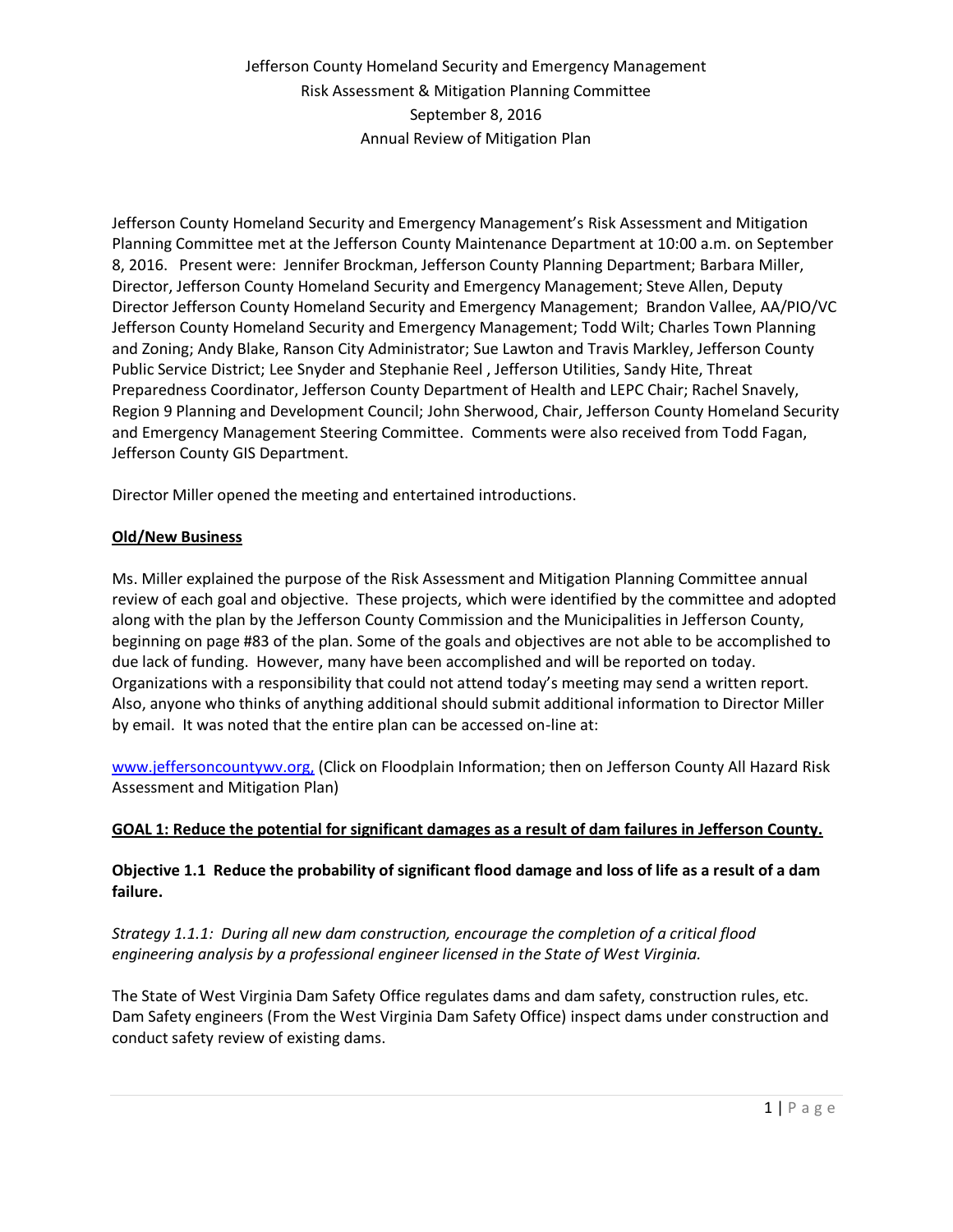*Strategy 1.1.2 Coordinate with the WVDEP-Dam Safety Office, to conduct regular safety inspections of existing dams in Jefferson County.* 

According to the WVDEP, public safety is accomplished by ensuring that dams are constructed, maintained, operated or removed in a safe manner. Program activities by the WVDEP include:

- Inspections of existing dams
- Dams under construction
- Review of design plans
- Response to emergencies

*Strategy 1.1.3: Develop a notification system that can be utilized to notify residents downstream of large dams, of actions to take before a dam failure, if lead time exists.*

Notification procedures are outlined in the Dam Safety Monitoring and Emergency Action Plans that are required to be developed by the owners of the dam. Emergency Action Plan (EAP) review and approval is an important aspect of the Dam Safety program. Owners of High Hazard Potential Dams are required to develop an EAP. (Hazard potential is not related to the structural integrity of a dam, but strictly to the potential for downstream flooding.)

The monitoring portion of the plan sets forth a frequency of owner inspections that varies according to weather conditions. As heavy rainfall occurs, the inspection frequency increases. If an imminent danger is identified, the emergency action portion of the plan is designed to notify downstream persons to evacuate to safe areas.

Dam Safety provides an example EAP to dam owners for guidance in developing emergency procedures and assists the owners in coordinating with county authorities.

It was noted at the 2015 meeting that long-time State Dam Safety Officer, Brian Long retired. Delbert Shriver and Aaron Tonkery, as well as, Anita Chapman, have replaced him.

### **2016 Update: Delbert Shriver is the Acting Dam Safety Officer for the state.**

**Goal 2: Protect Jefferson County's agricultural assets and local water supply from the negative effects of drought.**

### **Objective 2.1 Increase the stability of the public drinking water supply in Jefferson County.**

*Strategy 2.1.1: Provide for an emergency backup power supply at all water treatment facilities in Jefferson County.*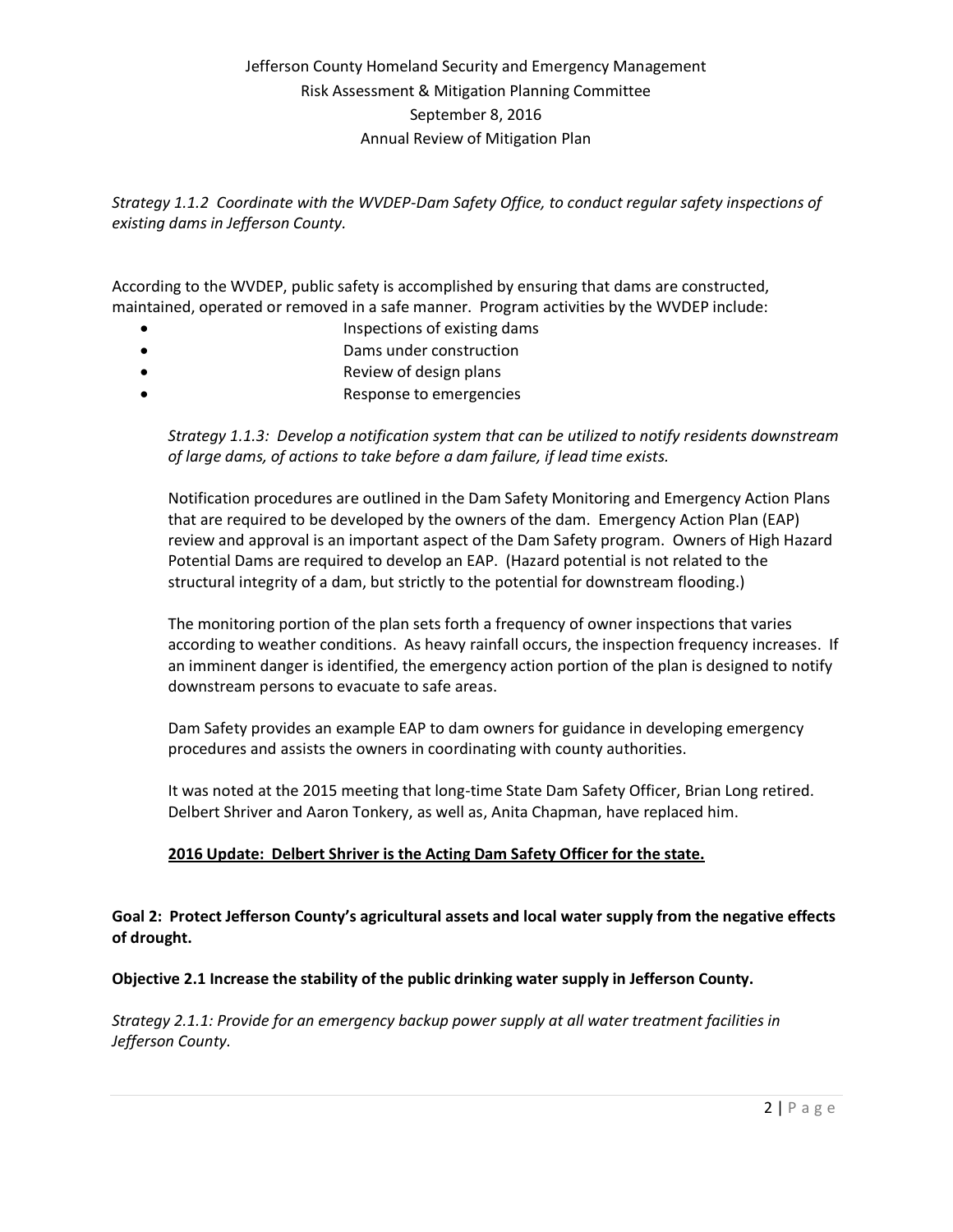ON-GOING. Generators have been installed at some of the water and wastewater treatment facilities. A Prime Power Survey was completed for all facilities within Jefferson County PSD, Charles Town Utilities, and the Corporation of Shepherdstown.

**2016 Update:** Ms. Lawton reported in 2016 that the PSD has stationed extra propane in Glen Haven, and Cavaland now has a generator. The PSD has also stocked extra propane at Glen Haven. They need to complete a new Prime Power Survey for this site. Mr. Snyder reported that Jefferson Utilities has back up on their Meadowbrook system, part of the Walnut Grove system. They have portable generator that can run one system at a time on 480. Anticipate buying several more generators, but need funding. Ms. Miller explained the importance of having the Prime Power Surveys, as generators may be available from the state; they have generators from overseas that are being reworked.

### **Objective 2.2 Increase public awareness as to the agricultural effects of drought, as well as the ramifications to the public water supply.**

*Strategy 2.2.1: Develop an informational brochure to distribute to local farmers and residents, encouraging citizens to take water saving measures.* 

ON-GOING NRCS, Farm Services and USDA distribute information regularly. Public service announcements are also made regularly on local radio stations.

*Strategy 2.2.2: Consider passing ordinances to prioritize or control water use, particularly for emergency situations such as firefighting.*

ON-GOING A copy of the Extension Service's Drought Management Handbook was obtained. The Jefferson County Emergency Operations Plan now has a drought annex.

### **Objective 2.3: Increase water supply potential across the county by encouraging water utilities to undertake partnerships.**

*Strategy 2.3.1: Develop interoperability and system interconnects between the water systems to ensure continuity of water distribution capabilities.*

*Shepherdstown had considered interconnecting with Berkeley County as an alternate source of water, however, they have a secondary source of water now (Town Run). This update was provided in 2015 by Frank Welch.*

*2016 update: All of the water providers in the County have completed Source Water Protection Plans this year. These plans identify alternate sources of water in case of emergencies with their primary sources. Ms. Snavely from Region 9 indicated that all of the Source Water Protection Plans are available to view on Region 9 Planning and Development Council's website at: [http://www.region9wv.com/plans--](http://www.region9wv.com/plans---studies.html) [-studies.html](http://www.region9wv.com/plans---studies.html)*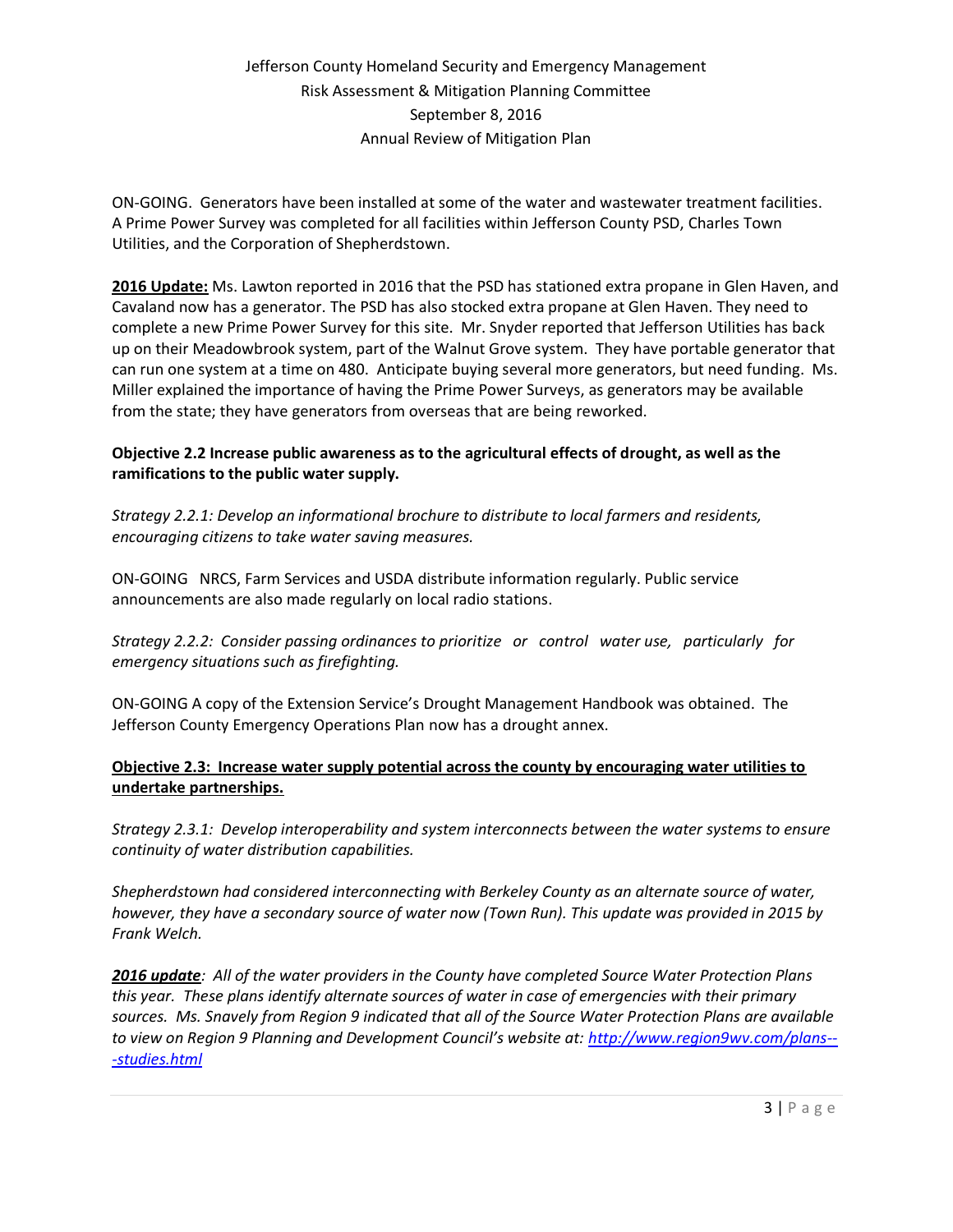Mr. Snyder indicated that there are existing interconnections with the JUI owned and operated Briar Run and Meadowbrook WTPs. In the future, JUI may also develop an interconnection with the JUI owned and operated Burr Industrial Park. They have talked with Charles Town Utilities about interconnection.

**GOAL 3: Increase preparedness throughout Jefferson County regarding the potential effects of earthquakes.**

### **Objective 3.1 Educate the public as to the potential for earthquakes in West Virginia, specifically Jefferson County.**

*Strategy 3.1.1 Develop a section of the website explaining the potential for earthquakes, as well as the potential damages from those earthquakes. The information should include measures to take to safeproof homes and other structures from the potential effects of earthquakes.*

COMPLETED & ON-GOING. Informational brochures have been developed and displayed at various civic events. A link to FEMA's earthquake information has been added to the JCHSEM website.

*Strategy 3.1.2: Encourage the implementation of structural mitigation techniques such as wall bracing, reinforcing walls with fiber materials, the installation of dampers or vibration isolation bearings in new construction.*

DELETED: The CPC has elected to remove this strategy.

*Strategy 3.2.1: Install sensory systems that immediately shut off the flow of gas to critical infrastructure throughout the county as soon earth movements are felt.*

The development authorities located in the Region 9 Planning and Development Council counties are working to extend natural gas into Jefferson County. In 2015, Matthew Pennington of Region 9 sent JCHSEM a Gas Line Feasibility Study that was prepared by Thrasher Group.

**2016 Update: Ms. Snavely of Region 9 Planning and Development Council reported that the feasibility study referred to above was rejected. Now, however, there is a plan to bring the gas line across the Potomac River into U.S. Silica in Morgan County, through Berkeley County, and into Jefferson County. Mr. Blake indicated that this should be done by 2018.**

*Strategy 3.2.2: Coordinate with WVDEP-Dam Safety Office to inspect all dams following an earthquake.* Required by DEP, but is the owner's responsibility.

**Goal 4: Reduce the negative effects of flooding in Jefferson County**

**Objective 4.1 Target owners of properties within identified hazard areas for additional outreach regarding mitigation and disaster preparedness.**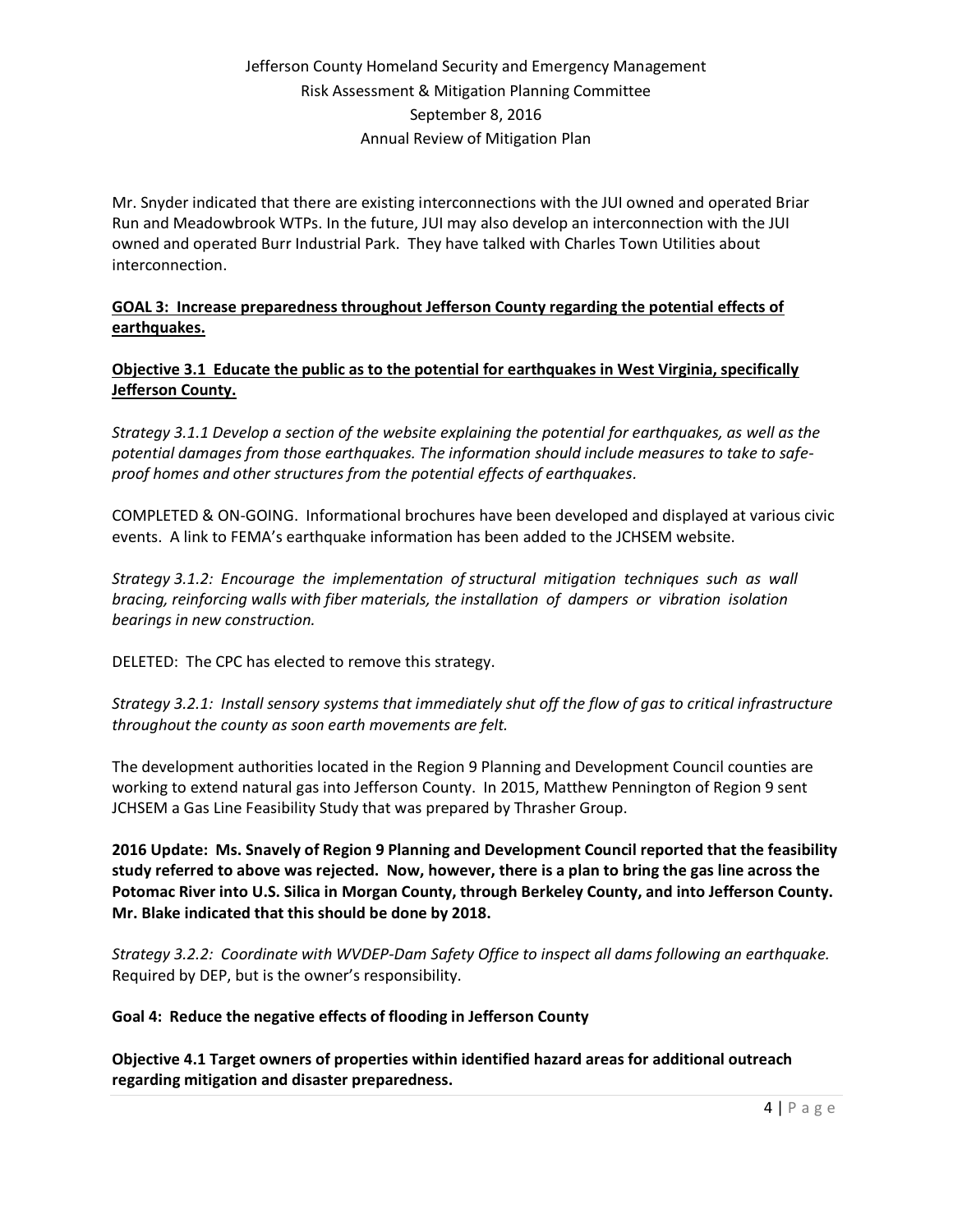*Strategy 4.1.1:* Distribute letters to all property owners in the county regarding potential flood hazards as required for participation in the Community Rating System (CRS).

COMPLETED AND ON-GOING. Completed yearly, the JCHSEM, as a part of their requirements for the CRS of the NFIP, mails letters of notice to residents within the floodplain on repetitive loss areas about property protection and flood insurance.

*2016 Update*: Mr. Allen reported that JCHSEM sent out over 500 letters to residents that live in or near a floodplain, including the properties that are repetitive loss properties, that gives them information about flood insurance, mitigation techniques, and contact information for floodplain permit information and ordinance information. Ms. Miller said that this is a part of the Community Rating System of the National Flood Insurance Program that the County is involved in.

*Strategy 4.1.2:* Continue to hold local courses on National Flood Insurance Program (NFIP) for realtors, bankers, and insurers.

COMPLETED AND ON-GOING: Held as often as the courses are available, Insurance Services Office (ISO) comes to the community, as requested and paid for by the County to teach courses about the NFIP to Insurance Agencies, Real Estate Agents and Banking institutions.

### **Objective 4.2 Evaluate and update existing floodplain ordinances to meet or exceed the NFIP Standards.**

*Strategy 4.2.1:* Work with the municipalities to update all floodplain ordinances adopted prior to 1987.

COMPLETED. The county's new ordinance is being used as the model ordinance for the state. It was reported that new ordinances were adopted December 18, 2009 by the Jefferson County Commission, as well as, all municipalities.

WVDHSEM's NFIP department, Richard reported that Bolivar updated—(exact date was not on the form), 2010; Charles Town, updated 12/18/09; Harpers Ferry, updated 12/18/09; Shepherdstown, updated 12/18/09; Ranson, updated 12/18/09.

### **Objective 4.3: Improve the enforcement of existing floodplain regulations.**

*Strategy 4.3.1:* Provide additional training to county and municipal development officials on NFIP requirements.

COMPLETED AND ON-GOING: A workshop for local officials was held in January, 2011, all County and Municipalities in Jefferson and the Eastern Panhandle were invited. A meeting was also held in January of 2010 regarding new digital maps on FEMA's website. A Risk Map Meeting was held In June, 2012, attended by JCHSEM, Engineering Department, Planning Department, municipal representatives, as well as FEMA.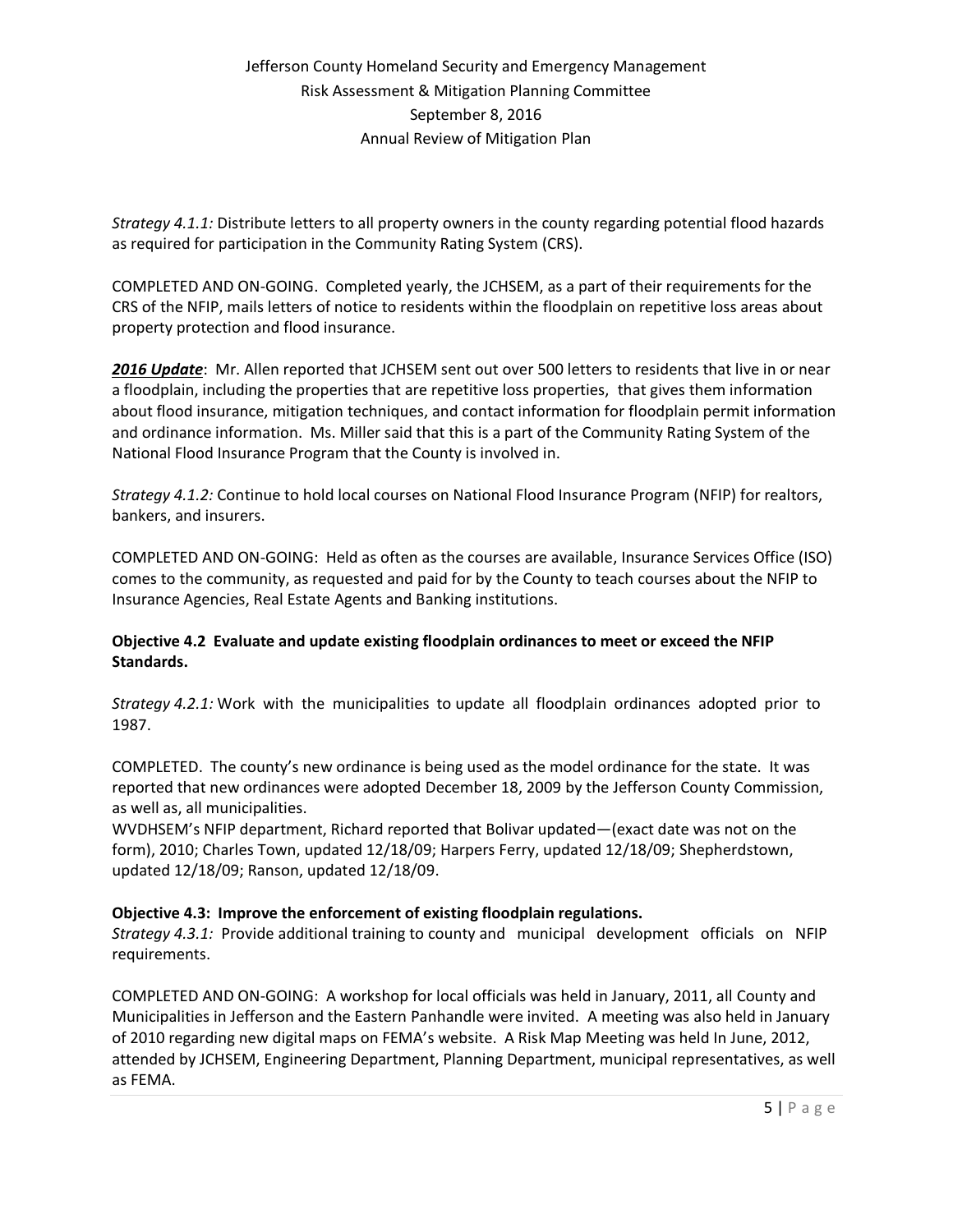The State of WV now has state code requiring floodplain managers to have a certain number of training hours each year.

*Strategy 4.3.2: Initiate storm water management projects that tie into the Chesapeake Bay Watershed initiatives.*

*Regulations require water quality regulations. Strengthen for a 1 inch capture to slow runoff down. Matt Pennington reported others in Harpers Ferry, Ranson, Charles Town, and Shepherdstown. Will do Phase 2, which is a 1 inch capture.* 

*Fairfax Blvd, green infrastructure. A few great programs involved-Cacapon Institute can increase trees with their CTREES program. Matthew Pennington of Region 9 Planning and Development Council has offered the following update to this project:*

*Please find the link to all completed CTREE tree plantings.* 

*<http://cacaponinstitute.org/Forestry/CTreeProjects.htm>*

*Please see the link to the current CTREE projects:* 

*[http://cacaponinstitute.org/Forestry/CTree\\_Current\\_Projects.htm](http://cacaponinstitute.org/Forestry/CTree_Current_Projects.htm)*

*The Region 9 Coordinator provides technical and hands-on support to the CTREE Program to Jefferson County and the Region. Region 9 will continue to engage local communities on the program. Fall 2014 and Spring 2015, the Region 9 Coordinator assisted the Deerfield Village Community on two CTREE planting events.*

*Fall 2015, the City of Charles Town and the Leetown Chapter of the Izaak Walton League planted a mix of 24 shade, flowering, and evergreen trees along the Craighill Walking Trail in Charles Town. Fall 2015, Page Jackson Elementary School planted a mix of 24 shade trees along the walking trails at their school in Charles Town.*

*2016 Update: Ms. Miller said that Bill Polk, County Maintenance Director gave a report about planting trees in some of the open areas of County Property, including the Hunter House picnic area, and some of the Parks and Recreation areas. Ms. Brockman also reported that Mr. Fagan in GIS has also worked with Tanner Haid of the Cacapon Institute to identify places for tree plantings. Matt Pennington reported in 2016 that the tree program is continuing. Todd Wilt reported that Charles Town Parks & Recreation did tree planting last year and is planning to plant additional kits at Jefferson Memorial Park. Andy Blake said that trees are a part of the Fairfax Street expansion in Ranson. Additionally, Matt Pennington reported that the following communities voluntarily, yet formally, adopted ordinances that include a 1" capture requirement. Completing objectives identified in the Chesapeake Bay Watershed Implementation Plan: page. 50-52:*

*Harpers Ferry – Effective 2/1/15. Charles Town – Effective 8/3/15 Shepherdstown – Approved 5/10/16*

Objective 4.4: Ensure that flood Insurance Policies remain affordable through county and municipal government programs.

*Strategy 4.4.1:* Support Jefferson County's efforts to continue the CRS program.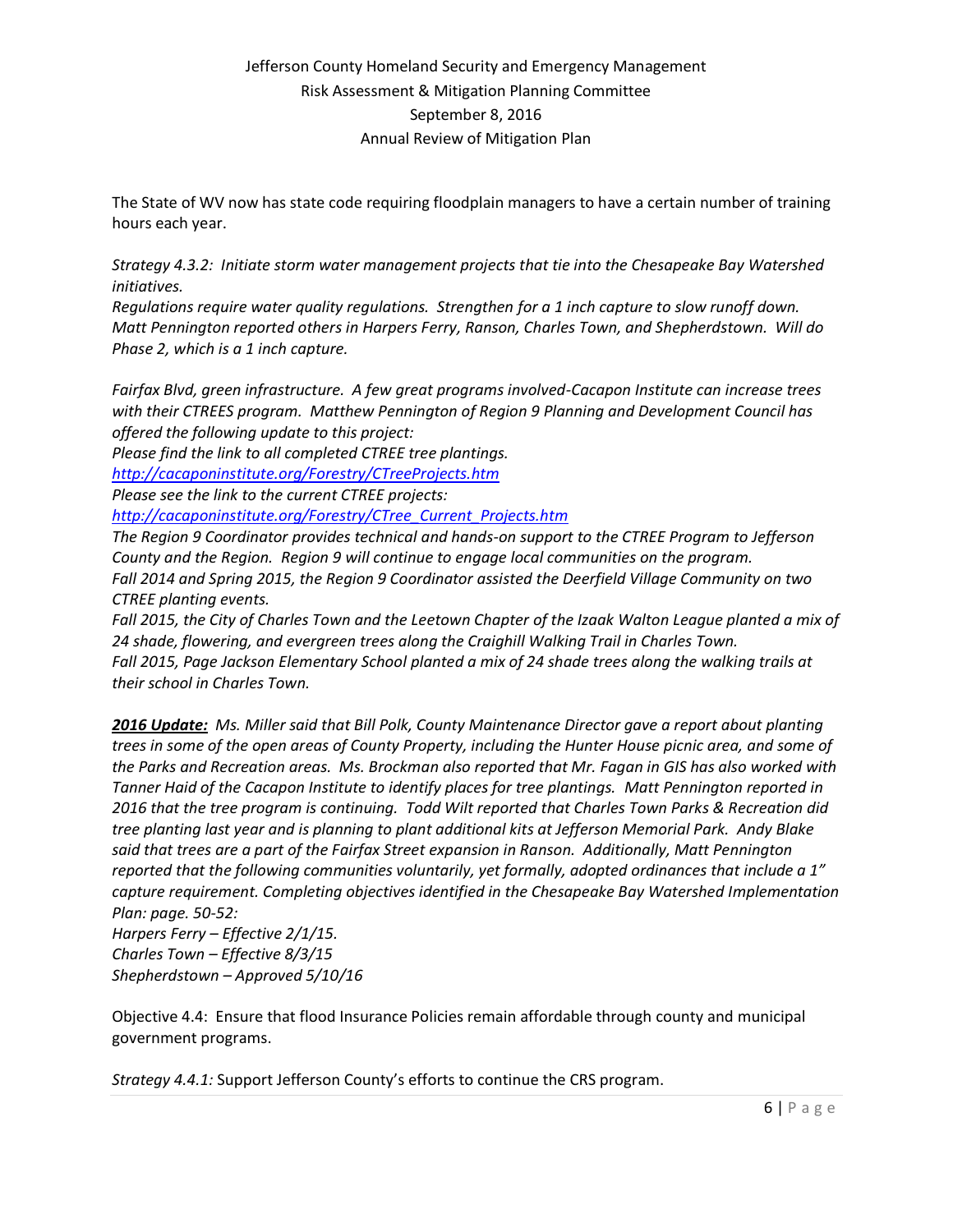COMPLETED AND ON-GOING. Jefferson County submitted an application to enter the CRS Program in 2005. A letter was received, stating the County was being recommended to FEMA for entry into the program in 2006. County has been named a CRS Community as a Class 9. The Governor presented the County Commission with a plaque in the Spring of 2012 as a Class 8 CRS Community.

*2016 Update: Ms. Miller reported that Jefferson County continues their efforts in CRS. The County will have their 5-year audit of the program this year that will include looking at the entire process of how permits are handled, elevation certificates, looking at properties in the floodplains, etc. The committee is hoping to increase their number of points and to move up a level, but the rules have changed since the last evaluation process. Ms. Miller also recognized the work of Matt Pennington of Region 9 in working with various municipalities in the region to encourage them to become a part of the CRS program, in addition to the Counties.*

*Strategy 4.4.2: Provide training to municipalities on the CRS program and encourage them to participate.* 

COMPLETED AND ON-GOING. Jefferson County has been upgraded to a Class 8 Community, for a 10% reduction to flood insurance premiums. CRS was covered in a workshop that was held in January, 2011. Region 9 staff is working with municipalities to encourage them to become involved with the program.

### *2016 Update: Matt Pennington, Region 9 Planning and Development Council continues to encourage municipalities to get involved with the CRS program.*

*Strategy 4.4.3:* Obtain updated information on the number of NFIP policyholders in Jefferson County And its municipalities.

ON-GOING This information is received yearly from the WV Division of Homeland Security and Emergency Management's Mitigation Recovery Branch. The report (AW-242 Form) is generated by the WVDHSEM.

*Strategy 4.4.4: Coordinate with the USGS on the installation of river gauges in the Potomac River near Shepherdstown.*

Sandee Niles, JCHSEM reported that at the National Weather Service Hydrology Meeting held in Sterling, that it was reported that a new gage will be installed by USGS in 2016.

**2016 Update***: Jason Elliott, NWS has inquired to USGS to find out the latest status of the gauge. The bottom line is there is not a gauge in yet. Multiple agencies expressed interest in providing temporary funding for the gauge (it's estimated it will only need to be funded for 2-4 years before its cost can be absorbed) but the last it was left was that those agencies were trying to determine what share to pay. Given the fiscal year, his suspicion is if it's going to get put back in, it will happen in the next 4-6 weeks; and if it doesn't happen in the next 4-6 weeks, it's not getting re-started.*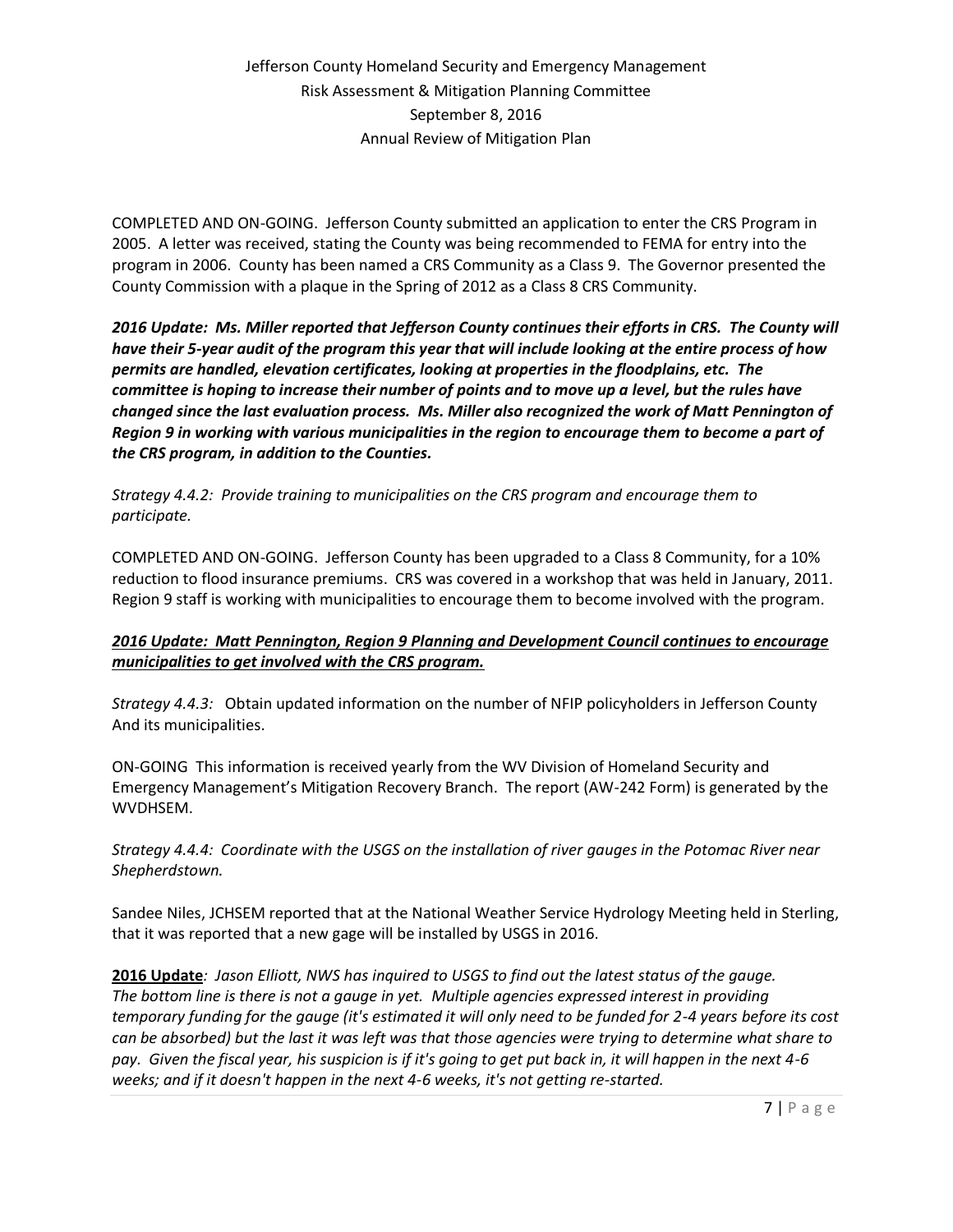Objective 4.5: Identify all repetitive loss structures throughout the County.

Strategy 4.5.1: Collect updated information of the number and location of all repetitive loss properties throughout the county and the municipalities.

COMPLETED AND ON-GOING. Conducted yearly. An updated list repetitive loss properties was obtained from ISO (Insurance Services Office) for properties located in the unincorporated areas of the County: ISO operates the National Flood Insurance Program for FEMA. There are 20 properties identified as repetitive loss properties. Of these, two properties cannot be identified by their descriptions, one no longer has a structure on the property as it was destroyed in the last flood, four owners were offered mitigation, but were not interested, three are not primary residences, three were acquired under HMGP #DR-1168 and are now managed as open space, one was elevated to the Base Flood Elevation (BFE) under HMGP #DR-1168, one owner has shown no interest in mitigation efforts, another was elevated to the BFE, paid for by the property owner. The remaining properties are mostly second homes, the rest could be candidates for mitigation if the property owners are interested and if funding is available. Staff of JCHSEM visits each repetitive loss property to map them, take pictures, and gather additional information. Additionally, staff confirms open space compliance during these visits.

#### *2016 Update: This was last completed in August, 2016.*

*Strategy 4.5.2:* Develop a database of information on all repetitive loss properties including maps.

Completed. This project has been completed by the Jefferson County GIS/Addressing Office with information given to them by JCHSEM staff.

*Strategy 4.5.3:* Identify owners of repetitive loss properties who are interested in participating in future property acquisition and relocation projects.

HMGP funds could become available statewide for mitigation projects after each Federally-declared disaster. Properties would need to meet FEMA Cos/Benefit Ratio, and the owner would need to request mitigation. All considered projects must be approved by WVDHSEM, FEMA, and the local jurisdiction. New projects will need to be considered through the Engineering Department. One additional property was mitigation in 2011, the property was returned to its natural condition and will be managed as open space.

*2016 Update: Ms. Miller discussed potential buy outs with Brian Penix of WVDHSEM Mitigation Division. However, Mr. Penix said that the state is no longer doing buy out projects. They are instead doing projects where they remove the old house and rebuild a new one under the new codes and floodplain ordinances. Because of the severe flooding in 14 Counties in Southern West Virginia in June, 2016, projects from those areas are the greatest need.*

**Objective 4.6 Update flood hazard mapping.**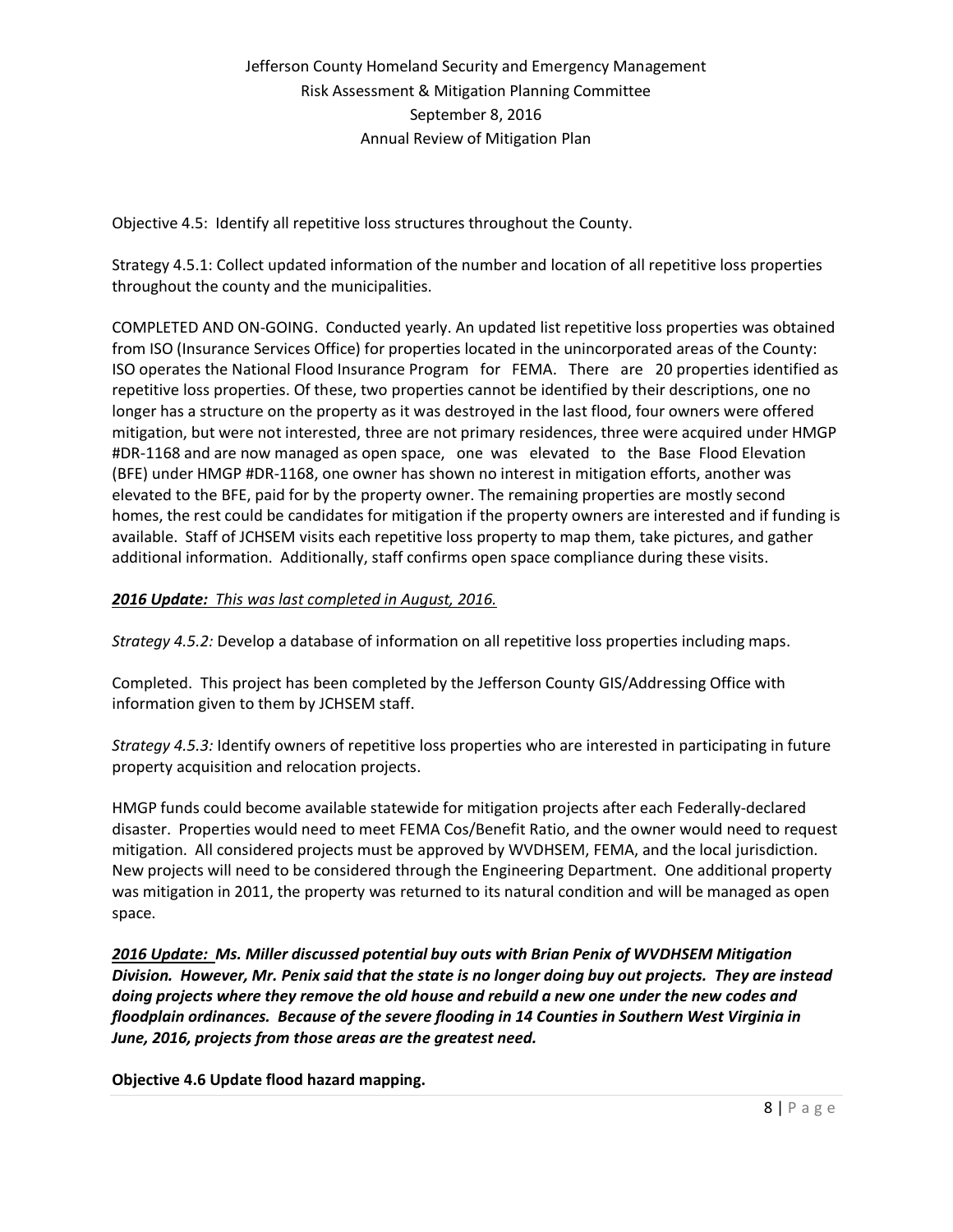*Strategy 4.6.1:* Work with FEMA and WVDHSEM on the Map Modernization Program to improve FIRMS. COMPLETED AND ON-GOING. FEMA mapping has been completed. The Map Modernization Program as been replaced with the RiskMAP program at FEMA. This program provides communities with flood information and tools they can use to enhance their mitigation plans and better protect their citizens GIS Director, Todd Fagan spoke about having 3 CFMs in the County. 2015 Update: Jefferson County is a part of the Conocheague/Opequon Watershed Group with FEMA. Their next meeting is in early winter. Sandee Niles also discussed the NWS Hydrology Meeting that she attended recently in Sterling and that there are some updates that will be happening in the future. They also reported that USGS will be putting the gage back in on the Potomac in 2016. This gage is used for river forecasting.

Objective 4.7: Assess vulnerability of transportation systems and assets located in hazard areas.

*Strategy 4.7.1:* Work with WV Division of Highways to identify areas of frequent roadways flooding and develop mitigation strategies.

This strategy is complete.

**GOAL 5: Take measures to lessen the probability and severity of hazardous materials incidents in Jefferson County and the Cities of Charles Town and Ranson.**

#### **Objective 5.1 Conduct a Hazardous Materials Survey or Commodity Flow Study to better Understand the nature and extent of hazardous materials risks throughout the county.**

*Strategy 5.1.1:* Apply for Hazardous Materials Emergency Preparedness (HMEP) grant from WVSERC to finance the development of a Commodity Flow Study to determine what hazardous materials are used, stored, and shipped through the county.

#### COMPLETED/on-going

The Jefferson County LEPC conducted a countywide Commodity Flow Study in 2007 to identify all hazardous materials that are either stored or traveling through the county and its municipalities. That plan was updated in 2012 and was shared with the emergency responder community. A new Hazardous Materials Response Plan was developed and exercised by the LEPC in 2013.

#### *2016 UPDATE: Jefferson County LEPC's project for 2016 was a revised Commodity Flow Study that included commodities by both highway and rail.*

*Strategy 5.1.2:* Identify strategies to mitigate risks from the transportation and/or storage of hazardous materials in Jefferson County and the City of Ranson.

COMPLETED. The Jefferson County LEPC conducted a commodity flow study in 2007. Using the results of the study, the LEPC decided to develop a Propane Risk Assessment, which was completed in 2008 and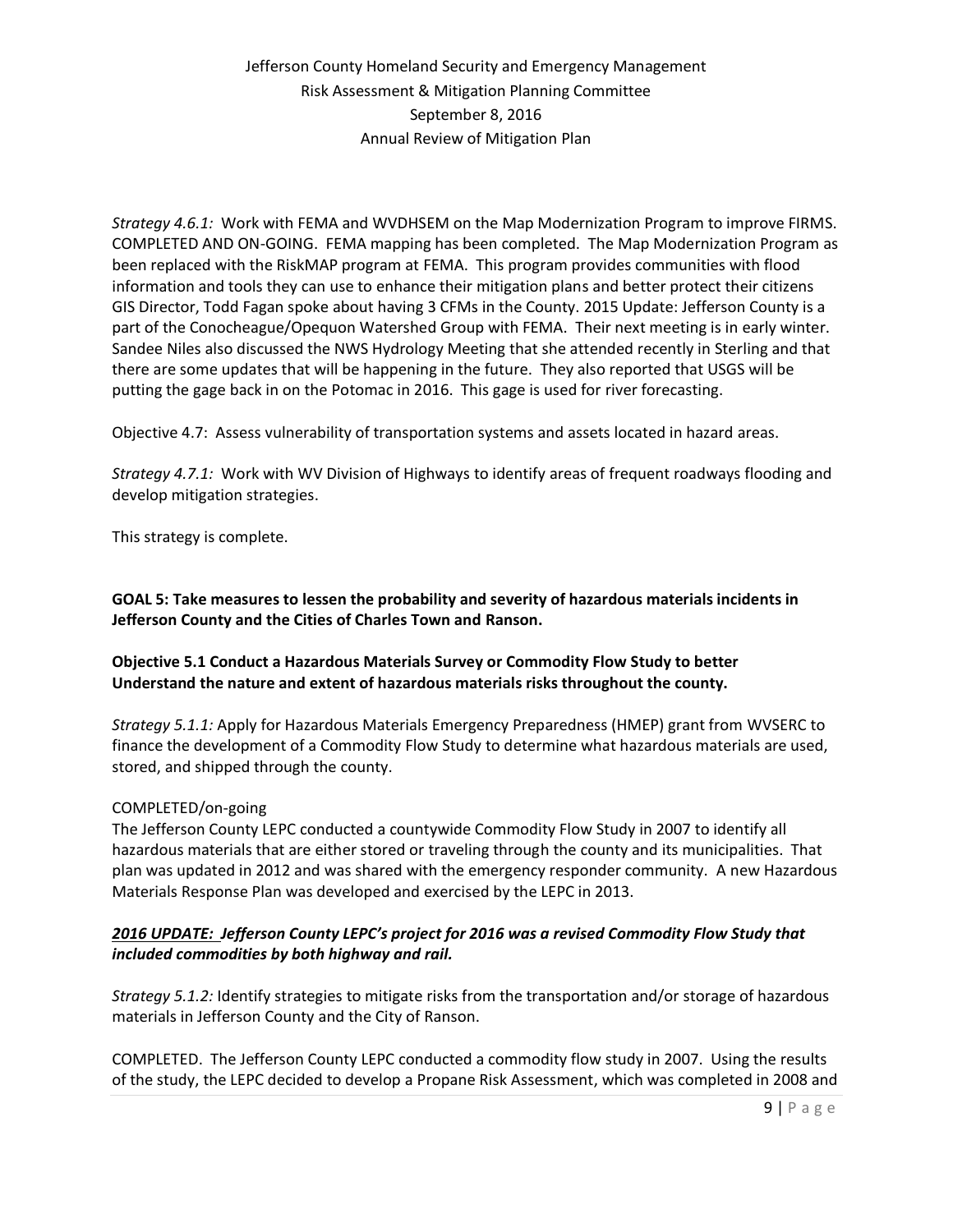2009. The Commodity Flow Study was updated in 2012 and again in 2016. A new Hazardous Materials Response Plan was developed and exercised by the LEPC in 2013.

### **Objective 5.2 Increase public safety and awareness with regards to hazardous materials incidents.**

*Strategy 5.2.1:* Increase education and awareness about shelter-in-place opportunities. Jefferson County LEPC to develop and deliver information to all county residents through community groups and/or Publications, information on how to shelter in place and when it is appropriate to do so.

COMPLETED AND ON-GOING. The Jefferson County Board of Education has developed a School Crisis Plan for man-made or acts of God disaster events. Two new sections have been added to the Plan-Terrorism and Sheltering in Place. Additionally, they are training school personnel about sheltering in place and have ordered supplies to keep in the schools for such emergencies. An exercise for shelter in place is being held when the teachers and students get back to school in August. Exercises were held at the schools each year.

*Strategy 5.2.1: Consider the installation of a Dynamic Message Board on the new section of Route 9.* COMPLETED. 2 Dynamic Message Boards have been installed. One is on Rt. 9; the other on Rt. 340.

Strategy 5.2.3: Install Uninterruptible Power Supply (UPS) systems on traffic signals.

*2016 Update: Mr. Wilt of Charles Town reported that they do not have these on any of their devices. They use portable stop signs if the lights are going to be out for a given period of time.*

### **Objective 5.3 Ensure adequate training and resources for emergency organizations and personnel.**

*Strategy 5.3.1:* Teach Community Emergency Response Team (CERT) classes in Jefferson County.

COMPLETED AND ON-GOING: The CERT Program Coordinator reported that this is an on-going strategy.

*2016 Update: Ms. Miller indicated that RESA offers many classes for local Emergency Responders and advertises them on their site. Additionally, each Homeland Security Region maintains their own training calendar. WVDHSEM maintains a calendar of the trainings that they offer, and WVDMAPS maintains the state's CourseMill program that includes an entire series on Floodplain Management Courses.* 

### **Goal 6: Protect Jefferson County's population and critical assets from Landslides.**

**Objective 6.1 Enact ordinances to limit development in areas prone to landslide.**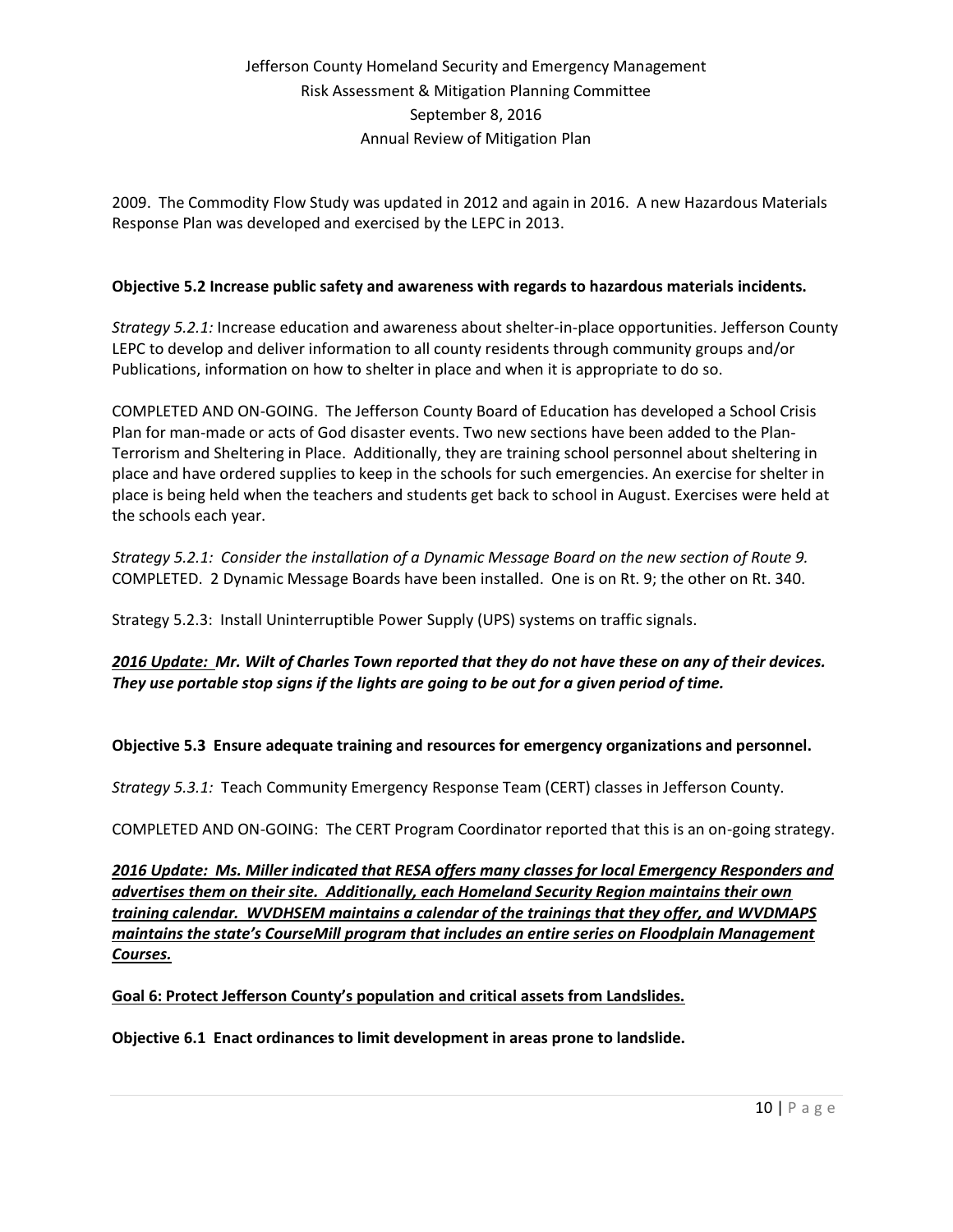Strategy 6.1.1: Develop ordinances requiring logging companies to clean and replant areas that they log. The ordinance should include the amount of replanting that is expected.

The Director of Planning and Zoning reported that there is a buffer requirement. Also there is an RFQ for stormwater management with the Chesapeake Bay requirements. This is covered in the Subdivision Ordinances. Division of Forestry regulates logging.

2016 Update: Submitted by Jennifer Brockman, Jefferson County Planning Department. Sec. 20.302 Subdivision Plat General Review Standards4

A. General. This section sets forth the design review criteria and the body charged with making the determination. Stormwater Management Plans may be required for inclusion based upon applicability standards defined in the Jefferson County Stormwater Management Ordinance. In conducting a review, the staff shall make a report and recommendations on design, and the Planning Commission shall make a decision, based on the following:

B. Natural Resources. The subdivision plat works with the natural conditions of the property so as to minimize destruction of the natural resources (including but not limited to floodplains, hillsides, wetland, sinkholes; See environmental protection standards in the Zoning Ordinance). The subdivision plat protects the site's natural resources as required by the Zoning Ordinance and these Regulations. 1. The staff shall advise whether the minimum standards are met.

2. The Planning Commission may

a. Require adjustment to the lot and street layout to better achieve the level of protection by maintaining linked open space.

b. Adjust the location of the open space to protect areas of the resource that are most valuable or of highest quality. The location may also be adjusted to protect water quality by better buffering streams or water bodies.

C. Determine if it is generally desirable that one on-site resource be protected at a greater level than another on-site resource due to the unique conditions of the property. The Planning Commission may recommend the developer seek a waiver of the resource protection standards in order to provide greater protection for the identified on-site resource.

### Sec. 20.303 Site Plan General Review Standards4

The site plan process occurs on existing lot(s) with no public roads being built but where private drives, circulation, and parking will be needed. Utility systems that the County will rely on to serve the new development and drainage are also required. Site plans create an area where people will live and work. Site plan review involves the technical and engineering aspects of the proposed site plan in order to ensure that a safe and efficient neighborhood is created. The design of the site is also important to ensure that the site plan achieves the intended results. This section sets forth the design review criteria and the body charged with making the determination Stormwater Management Plans may be required for inclusion based upon applicability standards defined in the Jefferson County Stormwater Management Ordinance. In conducting a review, the staff shall make a report and recommendations on design, and the Planning Commission shall make a decision, based on the following: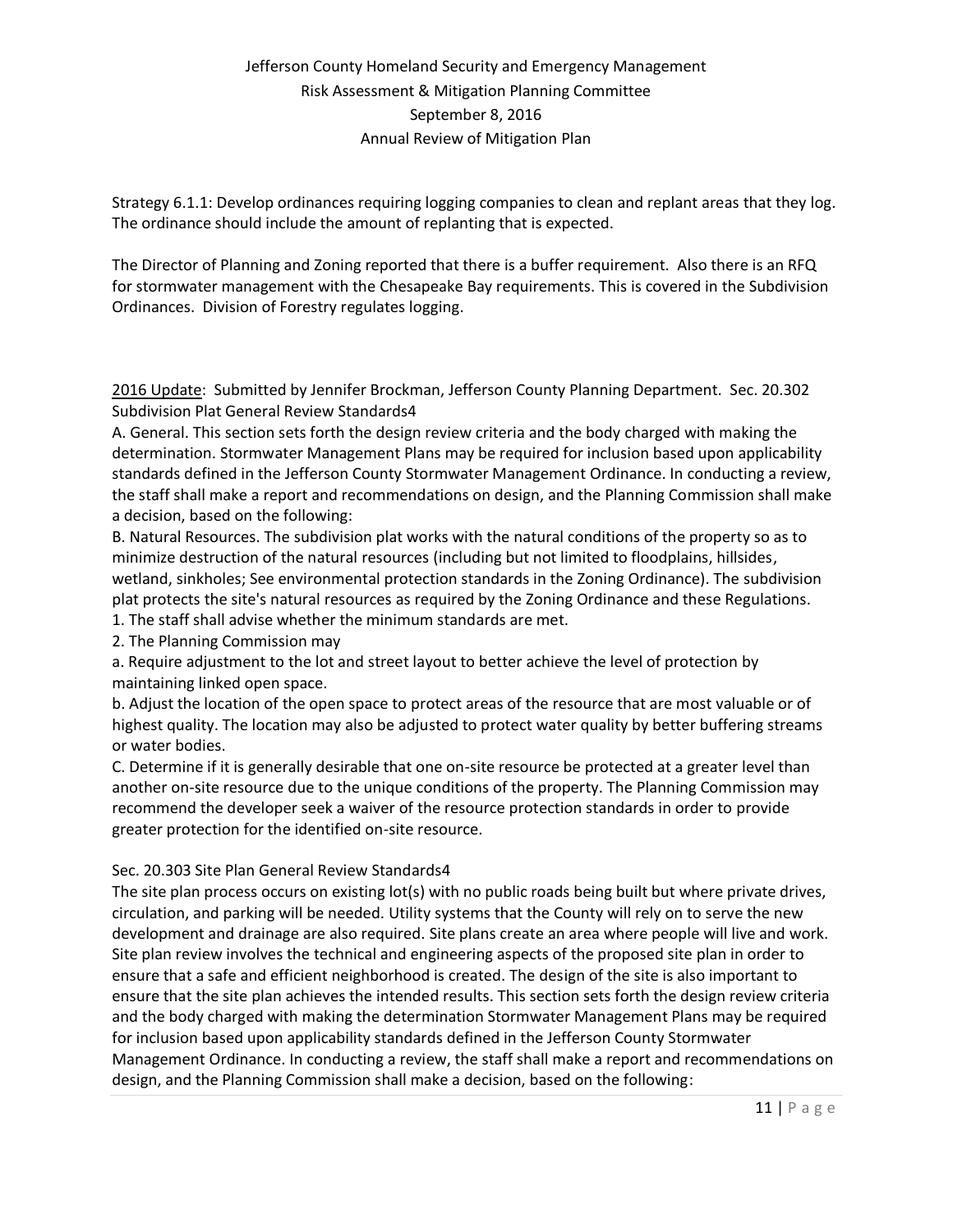A. Natural Resources. The site plan works with the natural conditions of the property so as to minimize destruction of the natural resources and maximize the value of the lots for the developer and eventual residents or users. The site plan protects the site's natural resources as required by the Zoning Ordinance.

1. Staff shall advise whether the minimum standards are met.

2. The Planning Commission shall review:

a. The lot and internal circulation layout to better achieve the level of protection by maintaining linked open space.

b. Adjust the location of the open space or landscaped surface area to protect areas of the resource that are most valuable or of highest quality. The location may also be adjusted to protect water quality by better buffering streams or water bodies.

c. If it is generally desirable that one on-site resource be protected at a greater level than another onsite resource due to the unique conditions of the property, the Planning Commission may recommend the developer seek a waiver of the resource protection standards in order to provide greater protection for the identified on-site resource.

#### Sec. 22.504 Protection of Resources

The protection of natural resources shall comply with all environmental protection requirements in the Zoning Ordinance and these Regulations. Before construction begins, these areas shall be protected from siltation. Staff shall inspect the proposed means of protection prior to permitting the construction to proceed.

A. Hillside Development.

1. General. This section applies to all lands east of the Shenandoah River and all lands in natural conditions within 1000 feet of the Potomac and Shenandoah Rivers and Opequon Creek. Hillsides with slopes of 10 percent or more are sensitive areas which are frequently not able to tolerate subdivision development as it is practiced on flatter land. The instability of such areas requires careful planning and design before development takes place. Natural slopes, trees, rock formations, and other features such as views can best be preserved if subdivision development is allowed to be flexible and creative. In general, the integrity and durability of a hillside is inversely related to the amount of construction activity (particularly earthwork) that takes place on the hillside.

2. Principles and Guidelines. Hillside subdivision proposals will be reviewed and considered on an individual, independent basis. The natural features of each hillside will determine final subdivision design configuration. The most informal development, consistent with principles of good access, proper drainage, and resource conservation, shall be considered.

Planning Commission review of hillside subdivision proposals shall be guided by the following considerations:

a. Minimize the alteration of natural terrain and the removal of topsoil and vegetative cover.

b. Allow flexibility in density, lot size, lot shape, and setback so that the more buildable areas of a hillside can be developed, and the less buildable areas left in a natural condition. Use of the cluster concept. c. Consider narrow rights-of-way and roads (possibly one-way roads with convenient pull-offs) so that

earthwork may be minimized.

d. Consider roadside parking bays.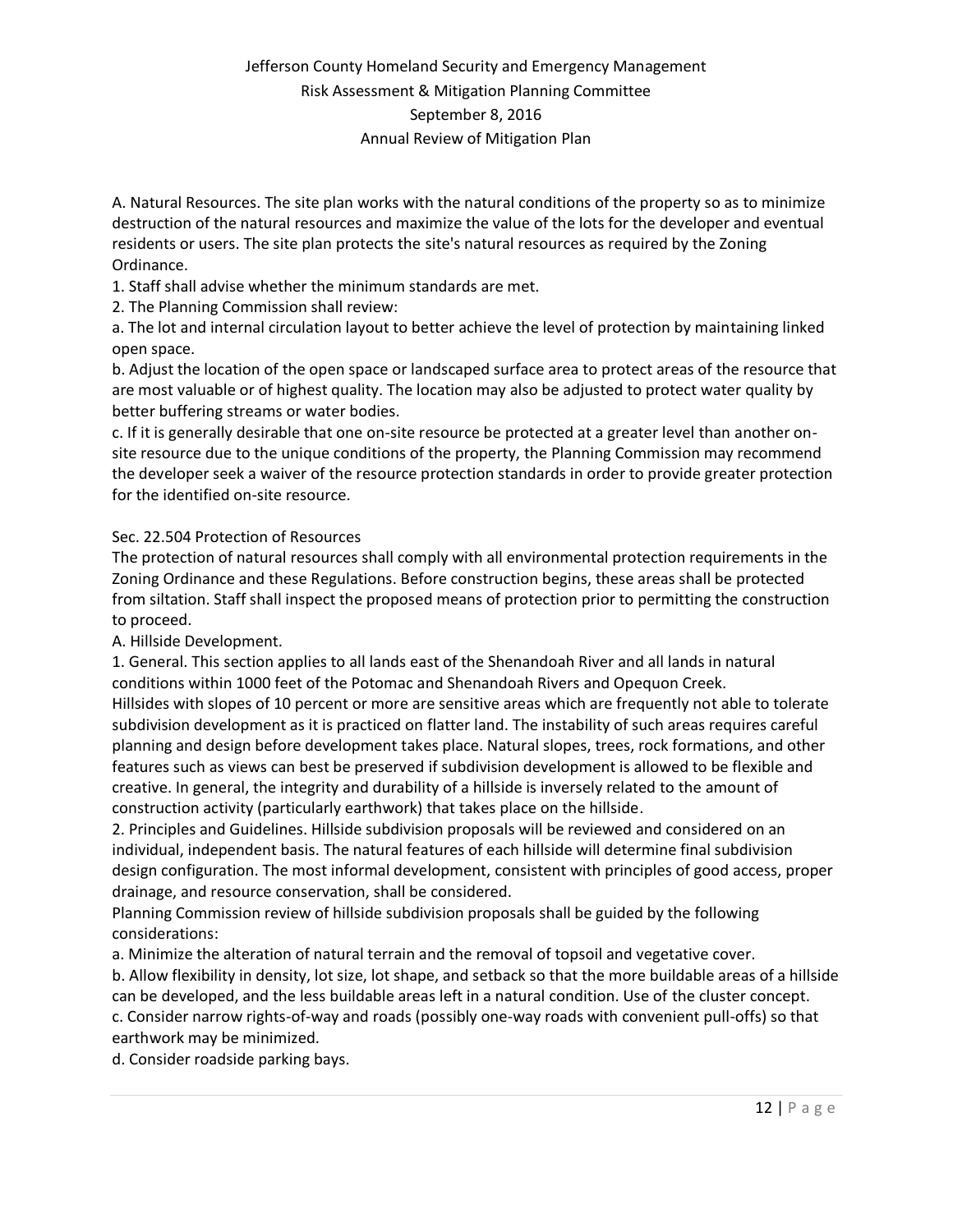e. Design and construct roads that are parallel to contour lines; preferably design and construct roads on ridges and in valleys to minimize cuts and fill. Use retaining walls where possible to minimize cuts and fill.

f. Consider lot layouts which minimize on-site (on-lot) grading and earthwork for access, parking and building construction.

g. Design, engineer, and construct entrances to individual lots before lots are sold.

h. Select building sites and areas for the construction of septic system drainfields before lots are sold. i. Include provisions within deeds of sale that require property owners to protect the hillside, woodland, etc. from destruction.

In the event a parcel subject to the provisions of this section has been cleared of trees or otherwise had its natural terrain altered beyond the percentages permitted in Table 22.504, no subdivision will be permitted until the original terrain has been restored and stabilized with healthy vegetation or until a period of five years has passed from the date that said alterations were documented and identified by the Planning Commission.

3. Natural Areas. Hillside subdivision developments shall include the retention of land in a natural, undisturbed condition. The following table shall be used to determine the area of land that must be maintained in a substantially natural condition (no clearing, cutting, filling):

Table 22.504 Retention of Land in Hillside Development

Weighted Average Slope of Land Percent Percentage of Land To Be Maintained in a Natural Condition

| Less 10     | No land required |
|-------------|------------------|
| $10 - 14.9$ | 25%              |
| $15 - 19.9$ | 40%              |
| $20 - 24.9$ | 55%              |
| $25 - 29.9$ | 70%              |
| $30 - 34.9$ | 85%              |
| $35+$       | 100              |

The weighted average slope shall be determined using the grid cell method or other method as approved by the County Engineer. A grid of cells each scaled at 200' x 200' shall be placed over the subdivision topographic map. Within each cell the average slope shall be determined by measurement using the longest line that can be drawn perpendicular to topographic contour lines passing through the cell. Measured slopes for the grids will be averaged to obtain the mean. If grids vary in size, the averaging will include weighting based on grid sizes.

B. Riparian Buffer. A riparian buffer is a transition zone between water and upland environments to protect the aquatic environment from pollution and sedimentation. It is measured from the top of the bank of the stream, or the wetland boundary. If wetlands or hillsides abut or are within the riparian buffer in 1 to 4 below, then they shall be included even when the distance exceeds the buffer in 1 to 4 below. The buffer width is as follows:

1. Lakes and Ponds - 75 feet.

2. Ephemeral Streams with stream channels - 50 feet (100 feet when located in the Elk Run and Elk Branch watersheds).

3. Potomac River and Shenandoah Rivers – 300 feet (unless a greater standard is required by the Zoning Ordinance)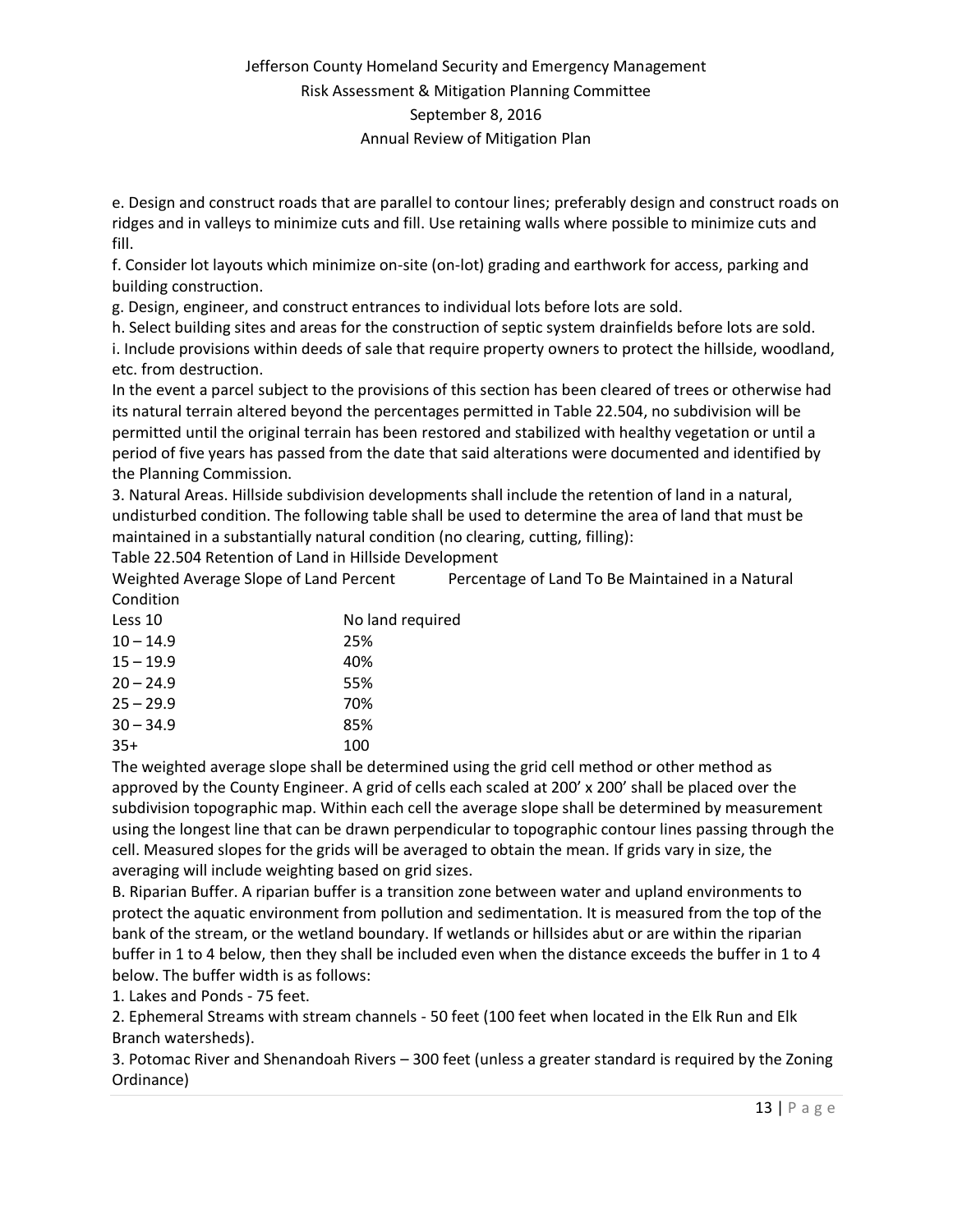#### 4. Opequon Creek and Perennial Streams - 100 feet.

5. Wetlands, Marl - 75 feet.

6. Wetlands, Farmed - 10 feet.

7. Wetlands - 50 feet.

8. Hillsides 15 to 25 percent - to the top of the slope where it falls below 15 percent or 400 feet, whichever is less.

9. Hillsides 25 percent or more - to the top of the slope where it falls below 15 percent or 600 feet, whichever is less.

This buffer may overlap the Hillside Development protection standards. Where conflicts with the Jefferson County Stormwater Management Ordinance exist, the requirements of this section shall take precedence.

#### **Objective 6.2 Provide information to the public on best methods to protect mountainous properties from landslides.**

*Strategy 6.2.1:* Develop and distribute educational materials concerning erosion and sediment control and slope stabilization to assets located in landslide prone areas, including the proper installation of erosion control blankets, turf reinforcement mats, silt fences, filter bags, channel dikes and dams and turbidity barriers.

ON-GOING: The Blue Ridge Watershed Coalition and the Elk Run Watershed Group have initiated this strategy. This issue is covered in the County's sub-division ordinance.

### **2016 Update: The Watershet Coalition was set up at the Jefferson County Fair in Building #2 with quite a display with plenty of materials for educating the public.**

*Strategy 6.3.1: Consider implementing open space designations in landslide prone areas, to keep those areas undeveloped.*

Objective 6.4: Consider developing vegetation placement and management plans.

Strategy 6.4.1: Consider planting various types of vegetation in landslide prone areas to increase soil stability through root length and strength and by absorbing precipitation.

Status: No progress, but it was noted at the annual meeting in 2014 that there are some funding opportunities through the Chesapeake Bay Program for this strategy.

#### **Goal 7 Reduce the potential for damages as a result of Land Subsidence**

#### **Objective 7.1 Protect critical infrastructure.**

*Strategy 7.1.1:* Conduct a detailed vulnerability analysis on the county's infrastructure to see what losses could be incurred during a land subsidence event (in pertinent areas).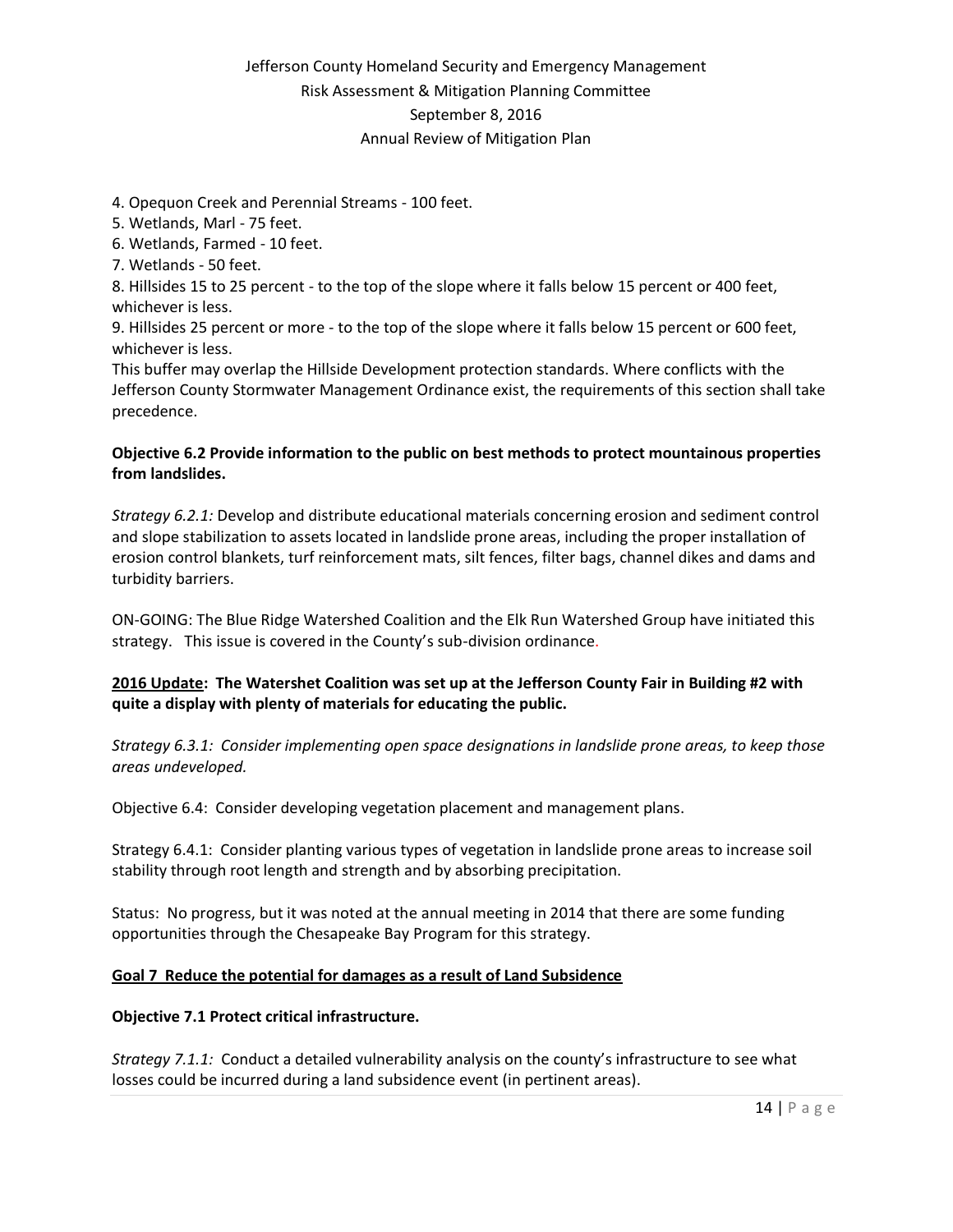UNCHANGED: This strategy has not yet been initiated, as a funding source has not been identified.

*Strategy 7.1.2:* Establish a long-term monitoring program to track the occurrence and distribution of subsidence. Even if groundwater withdrawals were reduced to the level of estimated annual recharge in the near future, primary and residual subsidence would continue for 5 to 10 years.

DELETED: THE CPC has decided to delete this strategy.

Objective 7.2: Restrict future development in land subsidence prone areas.

*Strategy 7.2.1 Consider implementing open space designations in land subsidence prone areas, to keep those areas undeveloped. If anyone submits a plat, that is something that should be identified on the plat.*

### 2016 Update*: Jennifer Brockman said that if you are submitting for new development, you have to show where floodplain and sinkholes, etc. as a part of the process.*

Objective 7.3: Conduct Hydrological Monitoring in land subsidence prone areas.

Strategy 7.3.1: Develop a system to monitor groundwater levels in subsidence-prone areas, as groundwater levels directly influence karst topography, which may lead to sinkholes and subsidence issues.

### **Goal 8 Reduce damages from severe thunderstorms and hail in Jefferson County.**

#### **Objective 8.1 Increase public awareness that a severe thunderstorm and/or hailstorm is imminent.**

*Strategy 8.1.1*: Coordinate with the National Weather Service (NWS) to warn residents of impending severe thunderstorm conditions.

COMPLETED AND ON-GOING. The National Weather Service has a new program called Weather Ready Nation. Weather radios and local media are used to warn resident. JCECC went live with a new Computer Aided Dispatch system in September, 2014. JCHSEM uses NIXLE as a service that residents can sign up to receive emergency alerts via email and/or text message.

*Strategy 8.1.2:* Encourage the use of NOAA Weather Radios among residents that continuously broadcast NWS forecasts and provide direct warnings to the public.

COMPLETED AND ON-GOING: Utilization of Weather Ready Nation and local media outlets. JCECC went live on a new CAD system and JCHSEM is utilizing NIXLE.

*Strategy 8.1.3:* Continue to conduct National Weather Service Storm Spotter classes.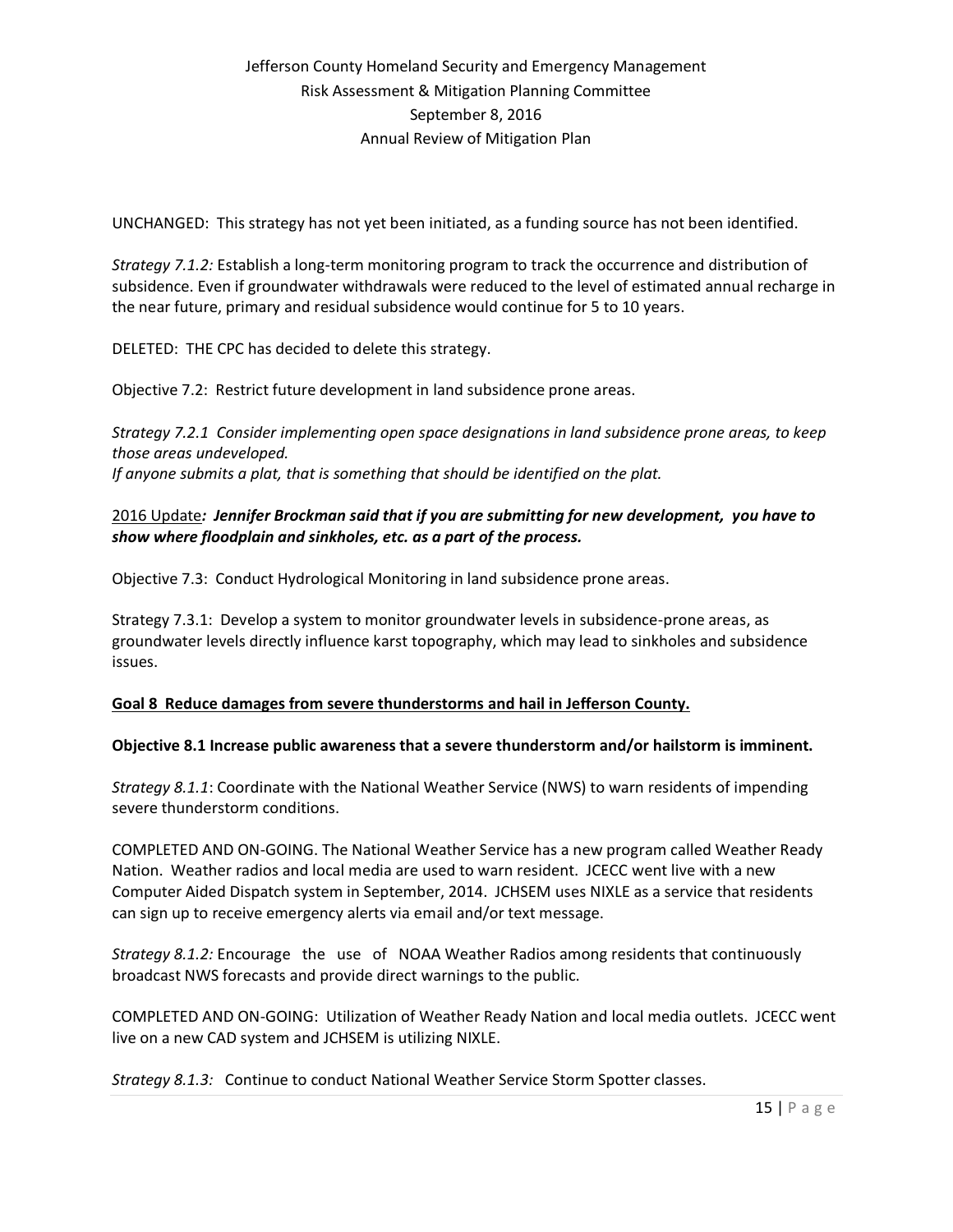COMPLETED AND ON-GOING: JCHSEM continues to sponsor storm spotter classes as often as the NWS can provide them. A Flood Storm Spotter Class was held in March, 2012. A Basic Storm Spotter Class was held in March of 2011, and a Winter Storm Spotter Class was held in November 2010. The was a Basic class held in February, 2014, and a Flood Class held in September, 2015.

*Strategy 8.1.4:* Ensure that surge protection, such as surge protectors and grounding, has been Installed on all critical electronic equipment owned by county government.

COMPLETED: Surge protection has been installed. The County also added a generator onto the Mason Building, where their server and the back-up EOC is located.

#### **Objective 8.2 Decrease the probability of utility failures as a direct result of severe thunderstorms.**

*Strategy 8.2.1:* Coordinate with the power company to periodically trim trees near power lines to prevent limb breakage and power failures.

ON-GOING. The power company continues to make efforts to clear right of ways.

Objective 8:3: Minimize damage to public and private structures as a result of hailstorms.

*Strategy 8.3.1: Encourage the use of laminated glass in window panes during all new construction.*

ON-GOING during new construction.

#### **Goal 9: Reduce damage from severe wind and tornadoes in Jefferson County**

#### **Objective 9.1 Increase public awareness that severe wind and tornadoes are imminent.**

*Strategy 9.1.1: Coordinate with the National Weather Service (NWS) to warn residents of impending severe winds and possible tornado conditions.*

COMPLETE AND ON-GOING: Jefferson County utilizes the NWS, NOAA, EAS, Nixle, Facebook, and Twitter to warn local residents.

*Strategy 9.1.2: Conduct upgrades on the Sheriff's Mobile Command Center vehicle.*

COMPLETE AND ON-GOING: Radio consoles and other equipment have been installed. A new roof was put on the vehicle in 2015. It is equipped with CAD, radios, and has dispatching capabilities. It will soon have a cache of SIRN radio batteries in it so that deputies can change out their radio batteries as needed.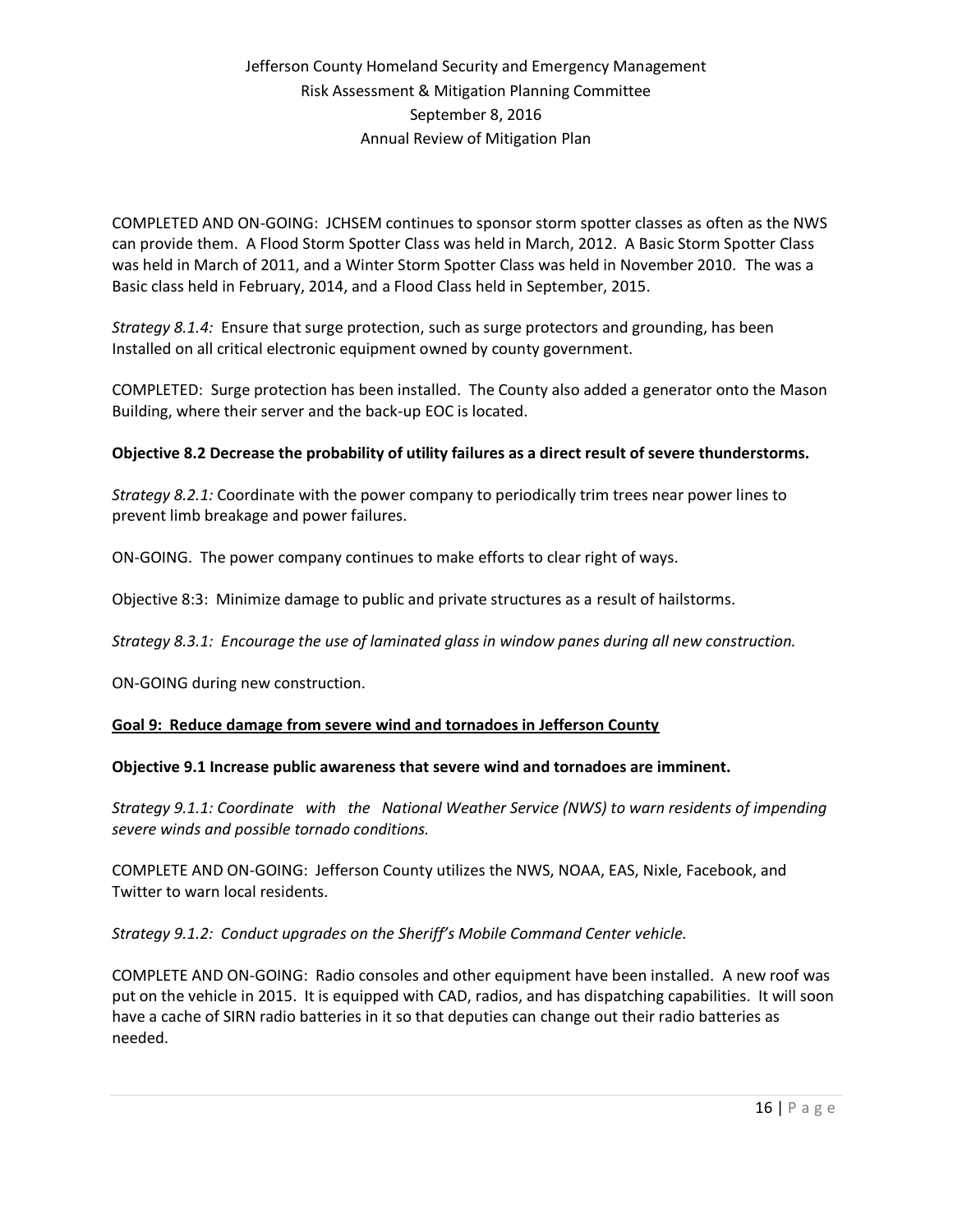Objective 9.2: Minimize future damage from severe wind or tornadoes throughout Jefferson County by increasing control over construction activities.

*Strategy 9.2.1: Reduce the risk of mobile home damage by suggesting the use of tie-downs with ground anchors appropriate for the soil type.*

COMPLETE AND ON-GOING: Current building codes require tie downs for mobile homes.

Objective 9.3: Evaluate existing shelters to determine adequacy for current and future populations.

*Strategy 9.3.1: Ensure that all shelters have adequate emergency power resources. Churches and other facilities that may be used as shelters should consider installing backup generators.*

ON-GOING: The local chapter of the ARC and the Schools no longer have MOUs in place for the use of shelters. JCHSEM has MOUs in place with the School system for uses identified by the Emergency Manager. The ARC will be using churches as shelters as much as possible. There is a need to complete Prime Power Surveys for all ARC shelter facilities. It was reported that Prime Power Surveys have been completed on county schools. The Jefferson County Health Department has Point of Dispensing (POD) sites located throughout the county.

### *Strategy 9.3.2: Establish a protocol for the sharing of annual shelter survey information between the Local Red Cross Chapter and the JCHSEM.*

The American Red Cross maintains information on the site of each approved shelter. They also have information on how many people can be housed or fed at the site and availability of back-up power resources/available there. They are prepared to meet with the JCHSEM on an annual basis, if requested

### **Goal 10 Reduce the effects of severe winter storms in Jefferson County.**

Objective 10.1: Minimize future damage from severe winter storms throughout Jefferson County by increasing response capabilities.

Strategy 10.1.1: Coordinate with local private contractors to develop mutual aid agreements for emergency snow removal, also develop a Debris Management Plan that can be implemented following a disaster occurrence.

Status: COMPLETED & ON-GOING During the December 2010 snowstorm, the EOC was able to gather a good list of private local contracts that were willing to move snow, no official MOUs are in place. These resources have also been added to the Jefferson County Resource Database. MOUs are the responsibility of each government (County or municipality), various agencies and private businesses.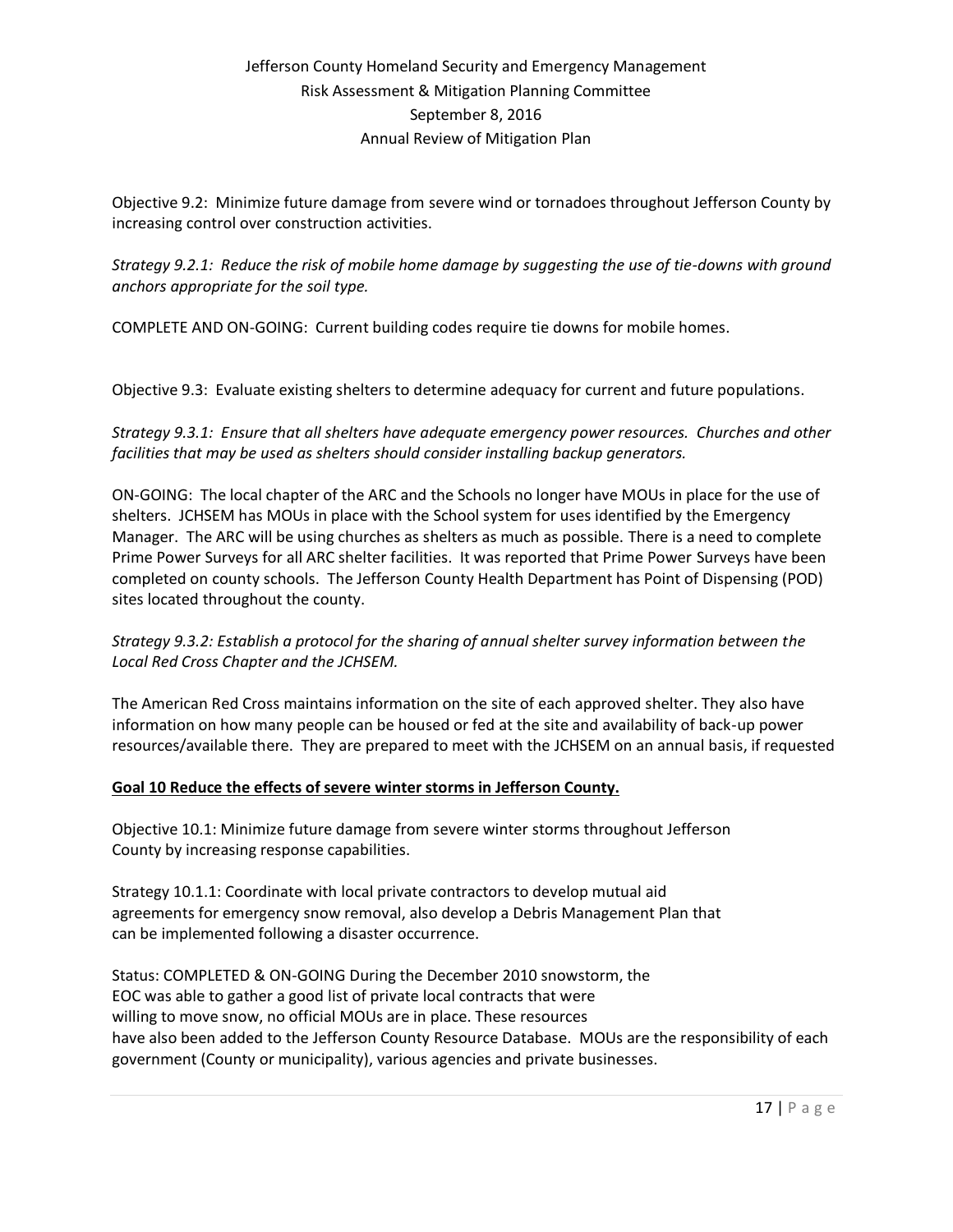Objective 10.2: Educate the general public on proper procedures to take to prepare for a winter storm.

Strategy 10.2.1: Develop a part of the website that describes the proper procedures to take to safeguard against and prepare for winter storms.

Status: COMPLETED & ON-GOING Jefferson County included weather related preparedness brochures as well as Business Continuity Planning information in their display at the 2003-2016 Jefferson County Fairs and other public events. Information included the FEMA Business Disaster Planning Guide, a booklet that was prepared for the Business Continuity Planning Workshops locally and information from the Institute for Business and Home Safety.

Strategy 10.2.2: Work with WVDHSEM and FEMA to develop a long term recovery plan.

Status: NEW STRATEGY 2015 Update: There is still no state plan or standards have been developed by the state.

Objective 10.3: Ensure a backup power supply for major agricultural producers and dairies.

Strategy 10.3.1: Encourage agricultural producers and dairies to plan for power outages and install backup power supplies. Conduct an assessment of the applicability of renewable energy sources as a potential backup power supply.

Status: NEW STRATEGY, no updates.

Strategy 10.3.2: Pre-wire critical facilities for generators, and provide backup generators for fire departments that do not yet have them.

Status: All Fire Departments and the ESA, now have generators.

Strategy 10.3.3: Conduct prime power surveys for all critical infrastructure.

Status: 61 completed, the rest are on-going.

Goal 11: Protect the general public in Jefferson County from potential biological, chemical, or Weapons of Mass Destruction (WMD) terrorist events.

#### **Objective 11.1 Increase countywide preparedness for terrorist attacks.**

*Strategy 11.1.1:* Develop and/or enhance terrorist incident response annexes in the county Emergency Operations Plan (EOP).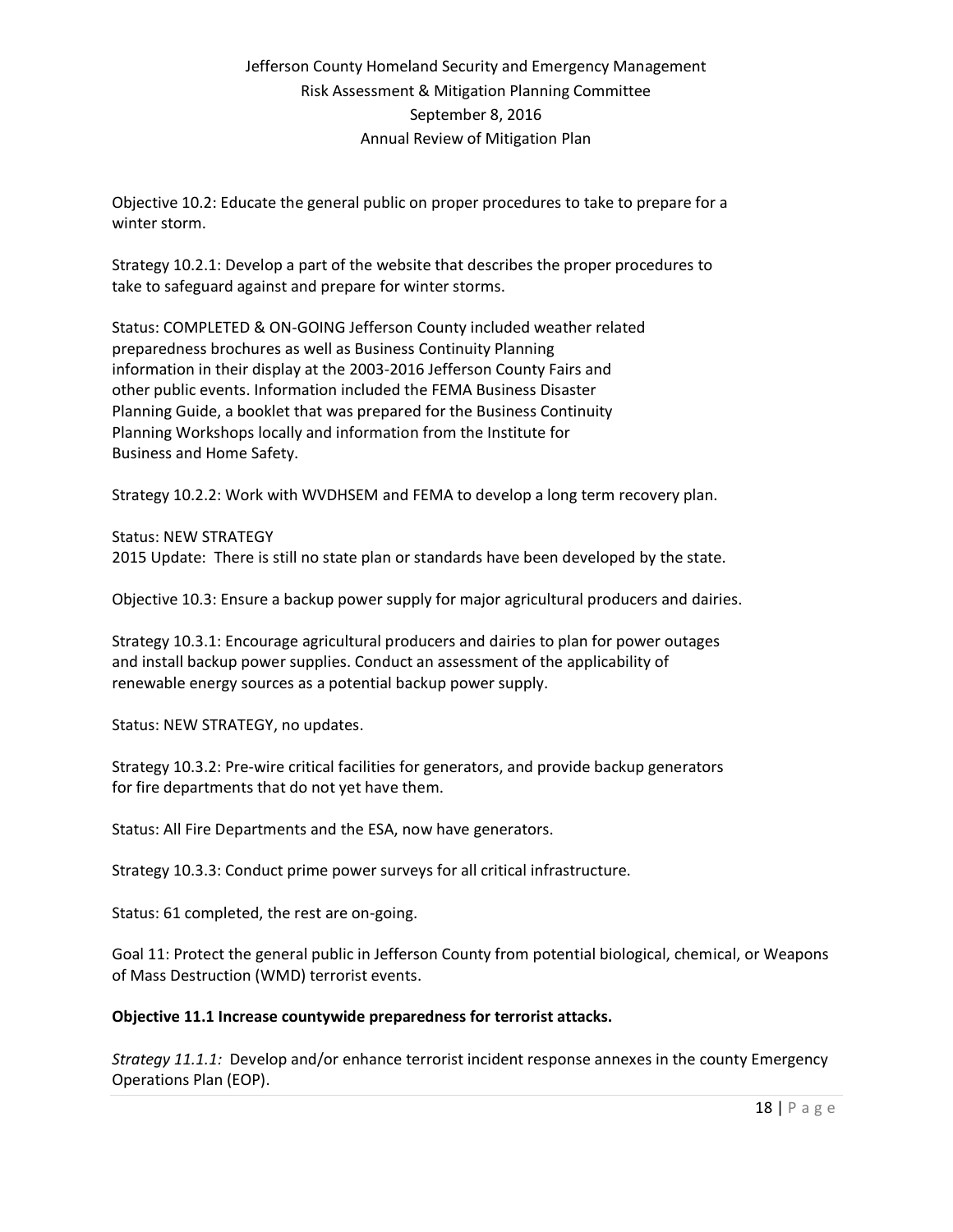COMPLETED: The EOP is updated annually and each annex is updated at least every 5 years.

*Strategy 11.1.2:* Increase the knowledge of the general public concerning preparedness through the preparation of informational brochures, town meetings, training seminars, etc.

COMPLETED and On-GOING: Informational brochures are distributed at fairs, festivals, public speaking engagements, and during National Preparedness Month in September.

*Strategy 11.1.3: Coordinate with local media to alert the public as to the current threat status.* 2012: This strategy had to do with the old Color Codes used by US Homeland Security. They do not use these any longer.

DELETED: The CPG decided to delete this strategy

#### **Objective 11.2 Enact response programs to cope with terrorist attacks should they occur.**

*Strategy 11.2.1:* Establish trauma centers to offer medical attention and counseling to affected populations in the event of a terrorist event.

COMPLETED: WVU Healthcare-Jefferson Medical Center has a level 4 trauma center, which can be utilized to stabilize patients and divert. The hospital can keep 25 people daily, and a surge plan has been developed by them.

*Strategy 11.2.2:* Continue education and training efforts of first responders and emergency personnel.

ON-GOING: This is conducted countywide on an ongoing schedule through RESA. There are also additional classes available through the WVDMAPS CourseMill and other opportunities on various websites. Regional Exercises are held.

Strategy 11.2.3: Consider providing heightened security at public gatherings, special events, hazardous materials facilities and critical community facilities and industries.

Status: UNCHANGED: A discussion about the PCII-Protected Critical Information on Schools was had amongst CPC members, and how information becomes PCII and is protected.

*Strategy 11.2.4: Make arrangements or other wise establish mass morgue facilities to be used following potential mass casualty events.* 

ON-GOING: The Health Department is currently in the process of developing a mass fatality plan and a GAP analysis. A Mass Fatality Planning Committee has also been established, spearheaded by the Jefferson County Health Department. The LEPC held a Mass Fatalities Conference in October, 2013 where classes were offered in several areas surrounding mass fatalities.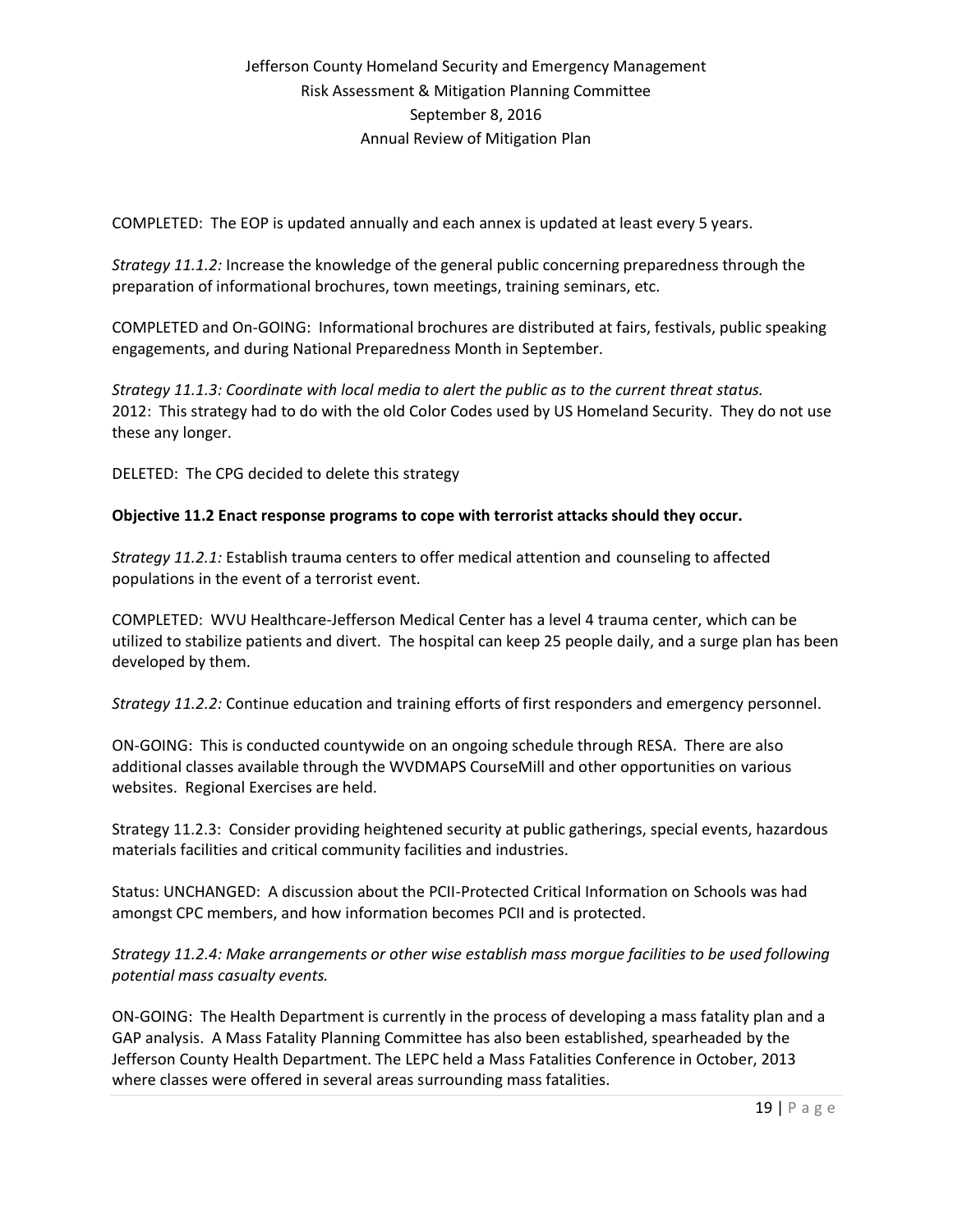### **Goal 12 Protect Jefferson County's population, critical infrastructure and forests from wildfires.**

#### **Objective 12.1 Educate the public on how to avoid starting wildfires.**

*Strategy 12.1.1:* Create displays for children's programs that teach safety. Examples of information to be used would be similar to that on the FEMA for kids CD and/or the Sparky Fire Safety Program.

COMPLETED and ON-GOING: The JCHSEM booth at the Jefferson County Fairs has included information on Fire Safety (NFPA Sparky the Fire Dog Coloring and Activity Books). Disaster Preparedness Coloring Books, and coloring books from the Home Safety Council.

*Strategy 12.1.2: Encourage residents in rural areas to inspect and clean their chimneys at least once a year.*

*Woodburning air quality with using dry wood. Encourage updating your woodstove to EPA compliant.*

*Strategy 12.1.3:* Encourage residents and businesses to maintain their property in or near forested areas (including short grass; thinned trees and removal of low hanging branches, cleaning of dead or dry leaves, needles, twigs, etc.), and to create a buffer zone (defensible space) between structures and adjacent forests.

COMPLETED AND ON-GOING: A Property Safety Ordinance was adopted on January 7, 1999 and amended on May 20, 2010.

**Goal 13 Reduce or eliminate the negative effects of various other hazards in Jefferson County, and improve upon the protection of the citizens of Jefferson County from all natural and man-made hazards.**

**Objective 13.1 Develop and distribute public awareness materials about natural hazard risks, preparedness, and mitigation.**

*Strategy 13.1.1:* Create displays for use at public events (health fair, public awareness day, and county fair). This display would include pictures and information, such as that contained in FEMA's Retrofitting for Homeowners Guide, Elevating Your Flood Prone Home, Elevating Residential Structures, and information on the NFIP.

COMPLETE AND ON-GOING: JCHSEM's display at the Jefferson County Fair includes mitigation information. The display highlights the Jefferson County Risk Assessment and Mitigation Plan, flood homeowner's and business mitigation information, information about elevating homes, retrofitting information, and National Flood Insurance Information. Flooding handouts include: Are You Protected from the Next Flood? Coping a Flood- Before, During and After, Answers to Questions about the NFIP, Avoiding Flood Damage: A checklist for homeowners, Top 10 Facts about Flood Insurance, What you need to know about Federal Disaster Assistance and National Flood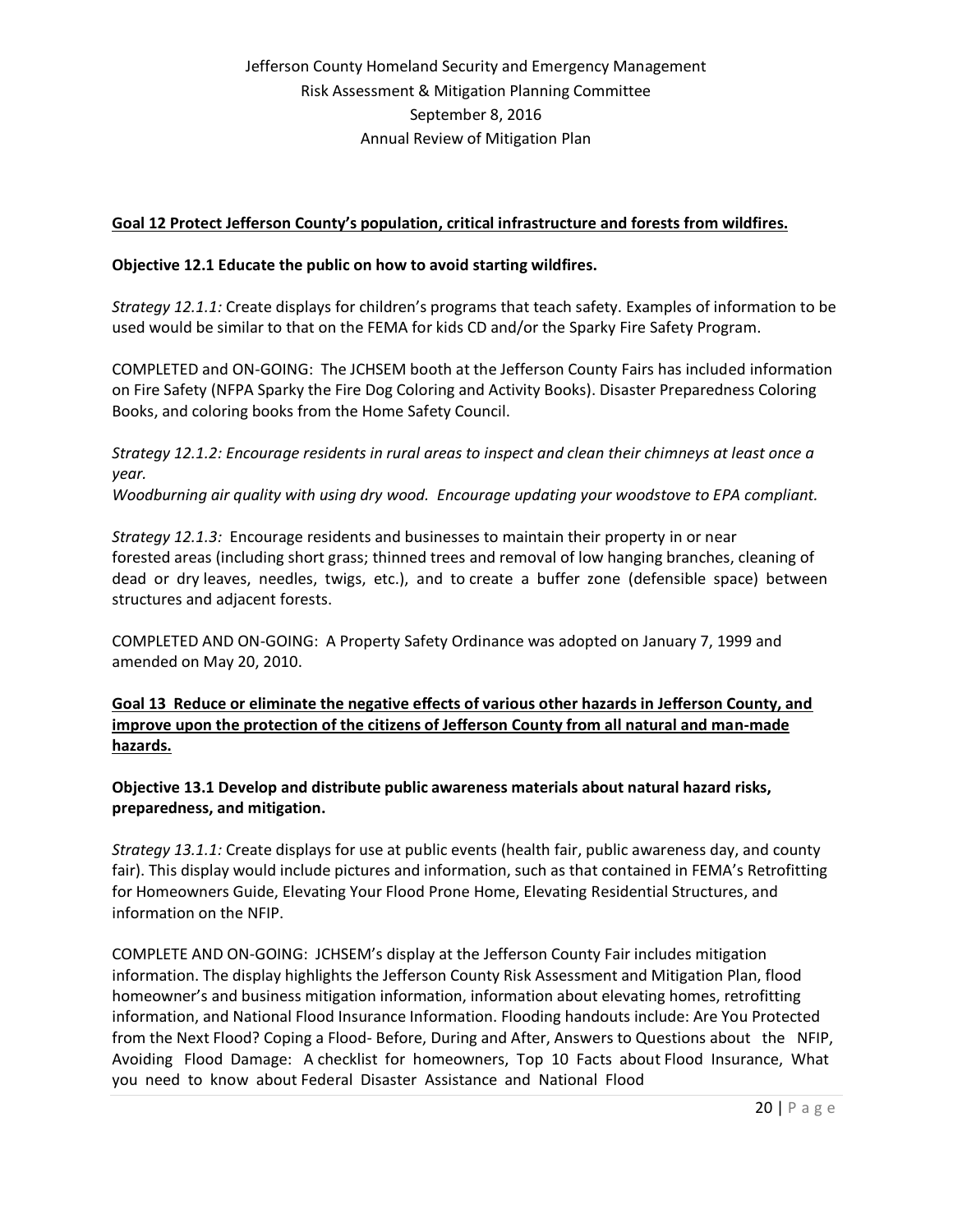Insurance, Myths and Facts about the NFIP, How the NFIP works, NFIP Insurance Agent's Lowest Floor Guide, NFIP Increased Cost of Compliance Coverage, things you should know about flood insurance, An Ounce of Prevention is Worth a Pound of Cure, Floods, The Awesome power, Tropical Cyclones and Inland Flooding, Homeowners Guide to Retrofitting. The JCHSEM has a 10'X10' display and two tabletop display boards that are used for events. Flood Mitigation materials are available any time that the display is up, as well as from the Homeland Security Office.

An Animal in Disaster Display was developed and used at the Jefferson County Fair. It includes information about domestic pets, agricultural animals and horses. In addition to the display board, brochures were available, including: The American Red Cross/The Humane Society of the United States, "Pets and Disasters-GET PREPARED"; The Humane Society of the United States, "Disaster Preparedness for Pets"; The Humane Society of the United States, "Disaster Preparedness for Horses"; The Humane Society of the United States, "Disaster Preparedness for Livestock"; The National Humane Education Society's, "Disaster and Your Pets"; The Veterinary Medical Association's, "Saving the Whole Family" and the Jefferson County Animals in Disaster Plan. The new table top display was used at the Jefferson County Fair and at Furry Fun Fest at Briggs Animal Adoption Center in 2004.

In addition to the information booth at the fairs and festivals, the JCHSEM also conducts lunch and learn sessions during national preparedness month. The county won the "United We Stand" award from FEMA Region III in 2010.

*Strategy 13.1.2:* Create materials that are targeted towards tourist populations. Work with the Jefferson County Convention and Visitors Bureau, the US Park Service and others to alert tourists to potential natural hazard areas and what to do if a natural or man-made hazard occurs during their visit to Jefferson County.

ON-GOING: This strategy has been initiated, however; is still a work in progress.

*Strategy 13.1.3:* Send news releases to local newspapers, radio and TV stations about pre-Disaster information. Our media strategies are designed to reach all areas of Jefferson County Ms. Miller noted this strategy is ongoing.

COMPLETED and ON-GOING: The following media is used for distribution of information/press releases:

a. Radio – WVEP (88.9 FM), WSHC (89.7 FM), WINC (92.5 FM), WKMZ (95.9 EM – EAS), WLTF (97.5 FM – EAS), KISS (98.3 FM), WUSQ (102.5 FM), WRNR (106.5 FM), WWEG (106.9 FM), WRNR (740 AM), WEPM (1340 AM – EAS), WMRE (1550 AM)

b. Television – WHAG (Channel 11), WWPB (Channel 31), WWPX (Channel 60) – Note: These are Comcast stations.

c. Newspapers – The Shepherdstown Chronicle, The Spirit of Jefferson, The Journal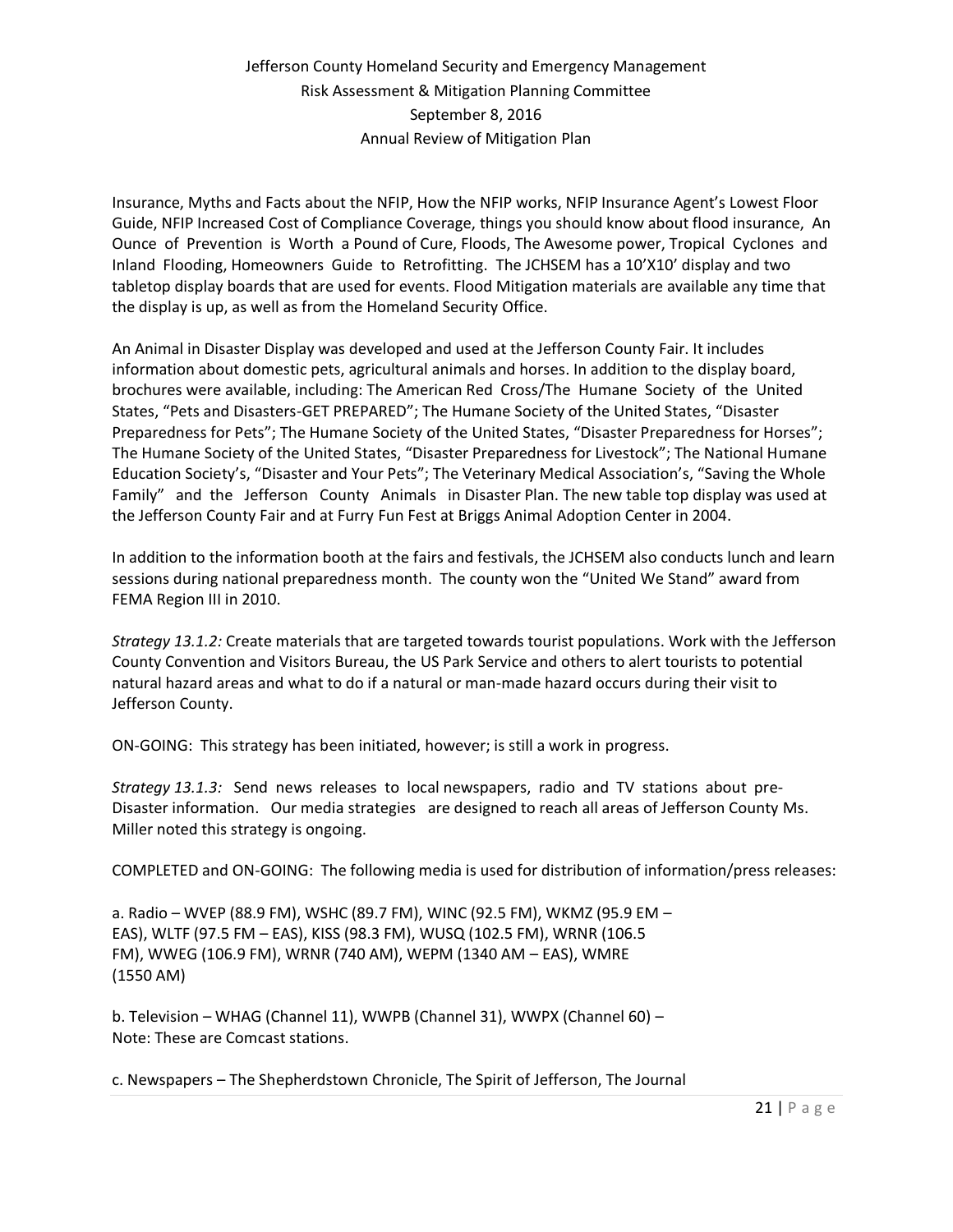(Martinsburg), The Shepherdstown Observer

d. Social Media – Nixle, Facebook, Twitter

*Strategy 13.1.4: Create a public speaking series to include topics such as types of natural disaster and risk, how to develop a family disaster plan, how to develop a family disaster supply kit, how to develop a business contiuity plan, simple type of mitigation projects for homeowners, etc. these speaking engagements will be offered to civic groups such as Rotary and Kiwanis Clubs, the Chamber of Commerce, Church and interfaith groups, Boy and Girl Scouts, etc.*

COMPLETE and ON-GOING: There are several program topics available to groups.

*Strategy 13.1.5: Ensure that the Red Cross citizen's disaster course is held on a frequent basis.*

COMPLETE AND ON-GOING: Red Cross Classes are now available on-line. Additionally, a shelter training and exercise was held in Berkeley County for the region in July, 2014. The ARC holds a variety of courses, including Adult, infant, and child CPR, AED, Basic First Aid.

2016 Update: Most Red Cross courses are now on-line.

*Strategy 13.1.6: Update the county website to provide hazard related information that is easily accessible. The County Commission website has information about disaster preparedness and related activities. The plan is to expand and update the website as needed and as appropriate in a timely manner to benefit all County residents.*

COMPLETED AND ON-GOING: The County Website is at [www.jeffersoncountywv.org.](http://www.jeffersoncountywv.org/) A new website was launched in the fall of 2015.

*Strategy 13.1.7:* Continue to work with the Jefferson County school system to promote hazard mitigation education and awareness and discuss ways to better integrate mitigation into the curriculum.

COMPLETE AND ON-GOING: This strategy is ongoing through the Disaster Ready Kids Program in the Summer months.

*Strategy 13.1.8: Continue to work with non- governmental organizations (youth services, Professional, religious) to promote mitigation education and awareness.*

COMPLETE and ON-GOING: These programs and workshops have been held in a variety of settings (i.e. Resilient Neighbors Network). Most recently they have focused on Whole of Community; Whole of Nation initiative that DHS/FEMA is promoting. Jefferson County was named as a Pilot Community of the Resilient Neighbors Network.

*Strategy 13.1.9: Establish all-hazard resource centers to be located in the main office of the county*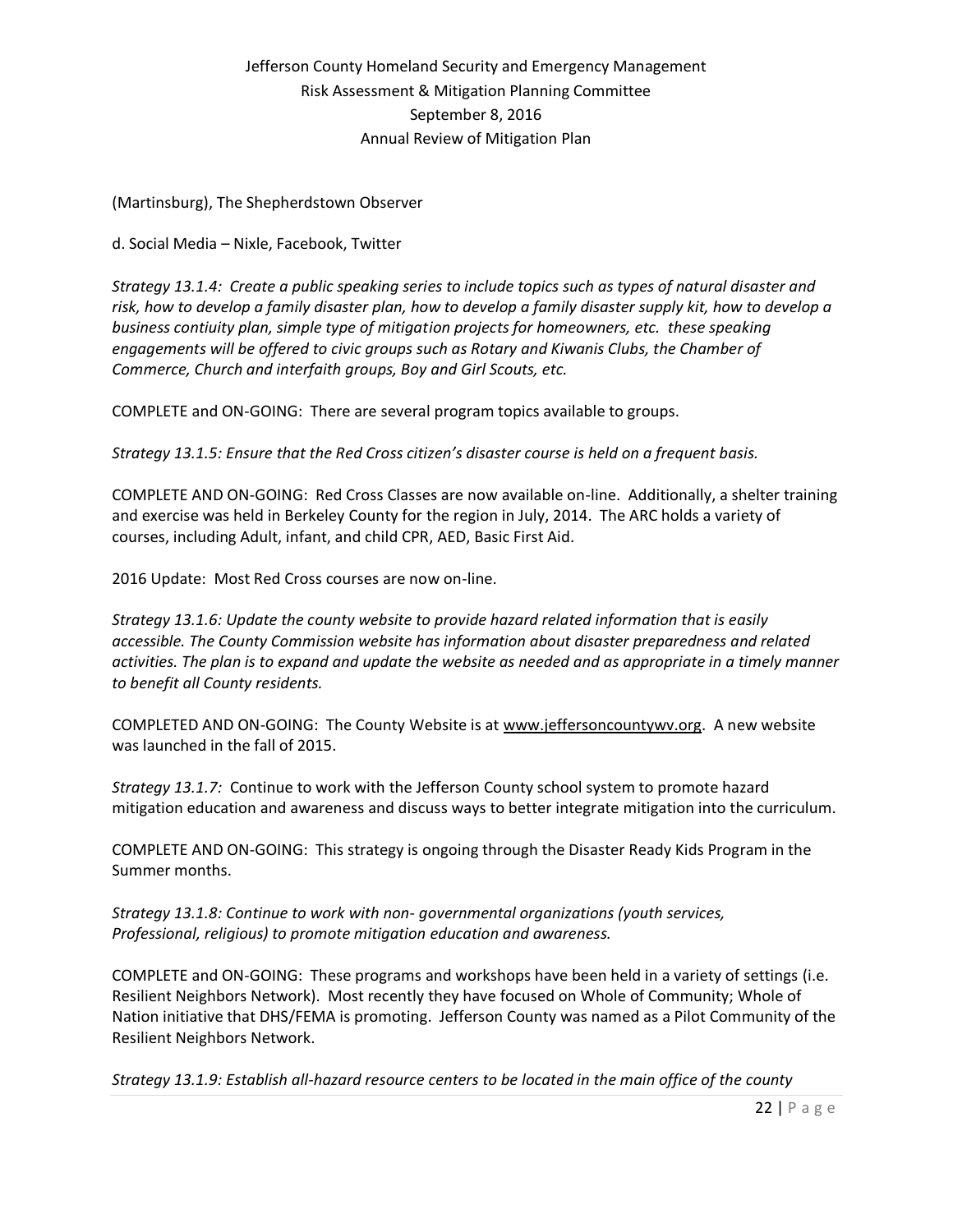*And cities. The centers will act as a repository for information on local hazard identification, Preparedness and mitigation strategies for use by citizens, realtors, and lenders.*

COMPLETE AND ON-GOING: These resource centers have been established in the local libraries as a requirement for the Community Rating System activities. Additionally, there is a media center within the Homeland Security and Emergency Management office that contains a section on flooding, with additional sections on Disaster Preparedness, Fire and Fire Safety, Weather, a Children's section, Counter Terrorism and other mitigation.

### **Objective 13.2 Provide protections for domestic pets, livestock and wildlife during and following disasters in Jefferson County.**

*Strategy 13.2.1: Develop adequate emergency shelter and evacuation plans for animals (domestic Pets, livestock, and wildlife). Establish a committee representative of all areas of the county that will Include vets, pet store owners, the Humane Society, animal shelters, the WVU Extension Service and other interested parties to work on animal -specific evacuation and sheltering needs.*

*The County purchased an Animals in Disaster Trailer with supplies that is for use in WVHS Region 3 as a Rapid Response Trailer for pets. A training was held for the region in Jefferson County in 2013 to teach how to set up an Emergency Animal Shelter for disasters. It was taught by Florida SARC. A regional Animals in Disaster Plan was developed within WV Homeland Security Region 3.*

*Strategy 13.3.1: Meet with groups of potential volunteers to attempt to increase the number of trained responders. Groups will include all county fire departments, doctors, nurses and EMS personnel who may become first responders in a bio-terrorism event.*

*COMPLETE AND ON-GOING: JCHSEM has encouraged volunteers to take training from the ARC and MRC. CERT classes are taught by JCHSEM to local residents. The Sheriff's Department has a volunteer Reserve Unit. All of Jefferson County's Fire Companies are Volunteer Agencies.*

*Strategy 13.3.2: Incorporate Light Detection and Ranging (LIDAR) mapping into current GIS Mapping.*

Status: COMPLETE: In 2012 FEMA developed LIDAR. We have the data available, but we struggle with time to be able to use it.

### **Objective 13.4 Provide training for local first responders.**

*Strategy 13.4.1:* Conduct annual tabletop disaster exercises with local law enforcement, emergency Managers, city and county officials, and other disaster response agencies.

COMPLETE AND ON-GOING: JCHSEM has been involved with numerous exercises over the years. The most recent include: Cold As Ice Series, A Train Kept A Rollin'. Jefferson participated in an exercise with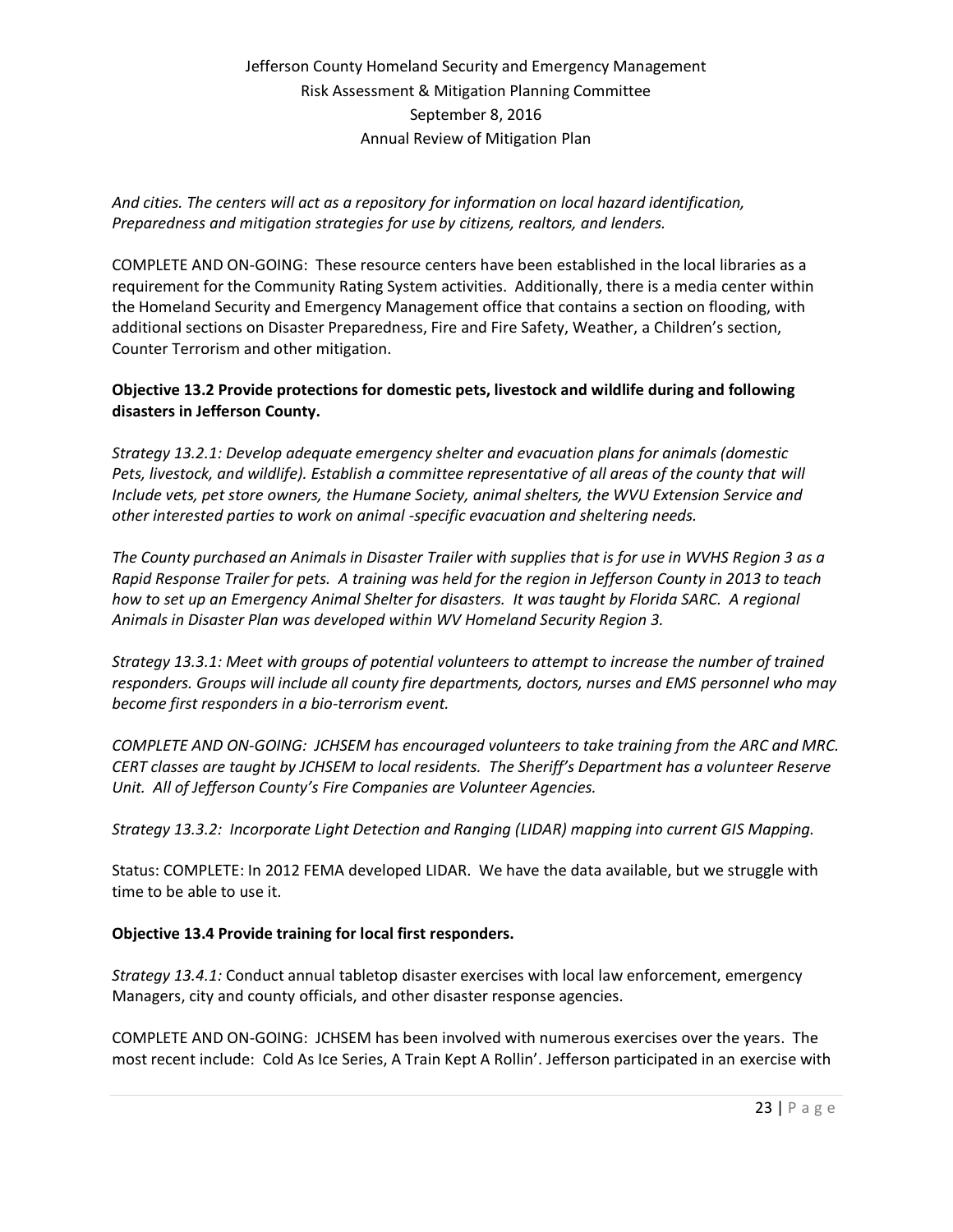WV Hospital Association Region 8 and 9 Exercise in December, 2014., Cold as Ice, 2014, Something in the Air, 2015, and Clandestine Chaos TTX, Functional and Full Scale exercises in 2015. 2016 Update: The TTX, Functional, and Full Scale Exercise, Dark Grid in 2016.

*Strategy 13.4.2:* Provide information about local, regional, state, and federal training opportunities to fire departments, EMS, ambulance services, and other emergency responders.

COMPLETED AND ON-GOING: A list of all known training was developed and is listed in the JCHSEM Public Awareness, Education and Training Strategies, as well as the county website. Training for first responders is available through RESA.

#### **Objective 13.5 Direct new development away from high hazard areas.**

*Strategy 13.5.1:* Review existing regulations to ensure adequacy in reducing the amount of future development in identified hazard areas.

ON-GOING: Ordinances continue to be reviewed and revised.

*Strategy 13.5.2:* Review all comprehensive plans to ensure that designated growth areas are not in hazard areas.

ON-GOING: Jennie Brockman, JC Planning Director reported that the Comprehensive Plan was finalized and adopted in January, 2015. It includes protection of sink holes, steep slopes. Charles Town's Comprehensive Plan was last updated in 2006.

*Strategy 13.5.3:* Review all capital improvement plans to ensure that infrastructure improvements are not directed towards hazardous areas.

ON-GOING Ordinances continue to be reviewed and revised. The only CAP plans are for County Government Buildings. The County doesn't own any roads or utilities.

#### **Objective 13.6 Improve emergency preparedness in Jefferson County and its incorporated Municipalities.**

*Strategy 13.6.1: Review the existing Jefferson County Emergency Operations Plan (EOP) and update where necessary based on the recommendations of the Jefferson County Hazard Mitigation Plan.*

*One annex is reviewed, updated, or developed each year.* 

*13.6.2: Coordinate with the Eastern Panhandle Homeowners Association (HOAs) for their inclusion into the 911 Addressing compliance program.*

13.6.2—It is complete. GIS Department coordinated this.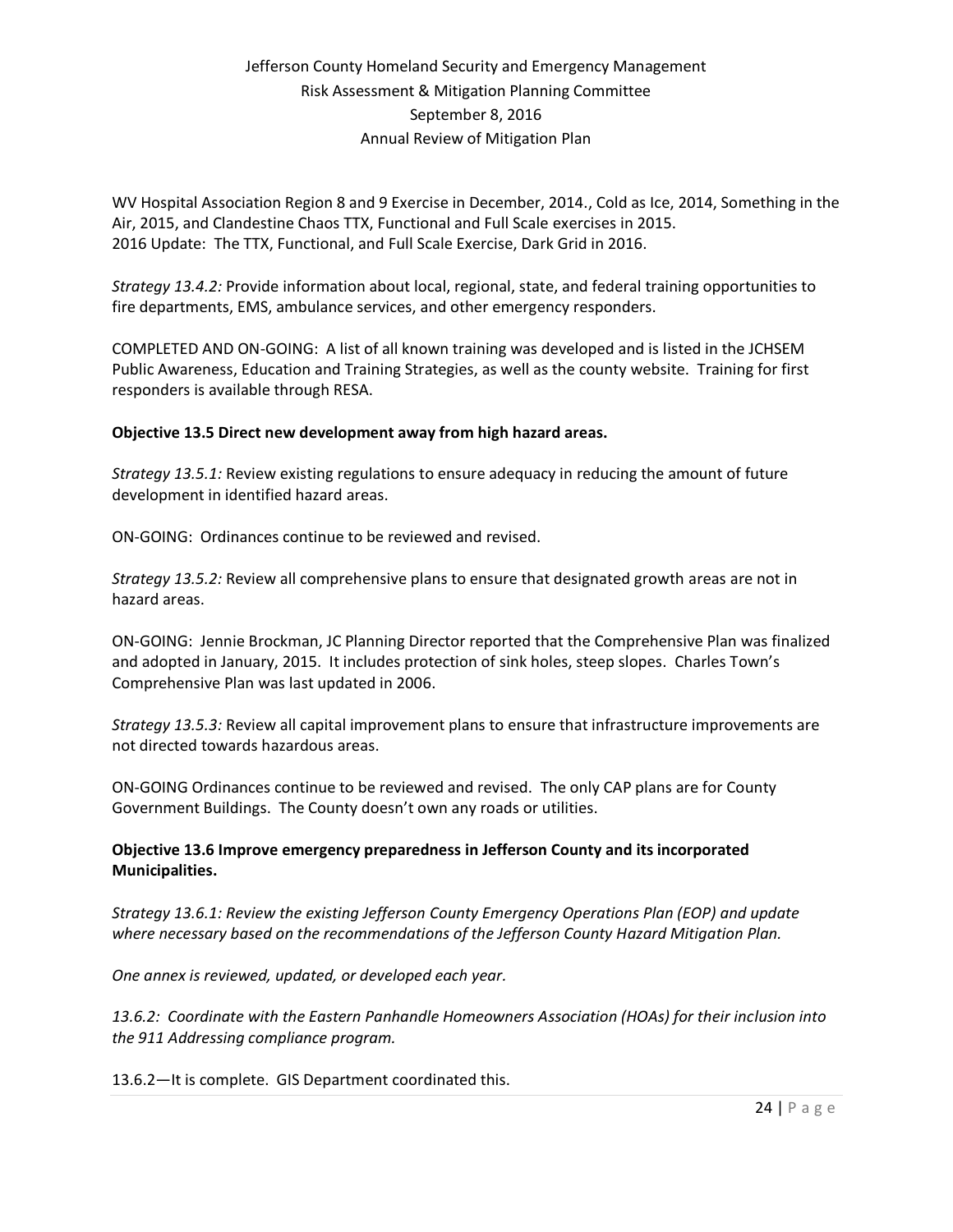### **Objective 13.7 Improve coordination and communication among disaster response organizations, local, and county governments.**

*Strategy 13.7.1:* Expand the mission and membership of the Jefferson County Local Emergency Planning Committee (LEPC) to act as a countywide disaster task force.

DELETED: The CPC decided to delete this strategy.

#### **Objective 13.8 Update equipment at the Emergency Communications Center**

*Strategy 13.8.1: Develop a plan to implement the Needs Assessment recommendations developed by the Public Safety System Consultant.*

ON-GOING: Jefferson County constructed a new Emergency Operations Center and Emergency Communications Center in 2008. CAD went live in September, 2014.

#### **Objective 13.9 Develop public/private partnerships toward the protection of private properties.**

*Strategy 13.9.1:* Continue to support initiatives established under the Jefferson County Project Impact.

COMPLETED AND ONGOING. Jefferson County was recently named as one of the pilot communities for the Resilient Neighbors Network, which works well with the concept of the Project Impact Program and the Whole of Community efforts.

*Strategy 13.9.2:* Evaluate the feasibility of the continuation of a funded Project Impact Coordinator position in Jefferson County.

DELETED. THE CPC has decided to delete this strategy.

#### **Objective 13.10 Improve coordination of mitigation efforts between the National Park Service and the Town of Harpers Ferry.**

*Strategy 13.10.1: Establish a formal process for the Town of Harpers Ferry and the Park Service to coordinate disaster related efforts, which will include defining boundaries and establishing responsibilities.*

*The Town and the National Park Service worked well during the 2012 June Derecho to get the Harpers Ferry Water Plant back up and operational after the storm.*

*Strategy 13.10.2:* Conduct training exercises that include representatives from the Town of Harpers Ferry and the Park Service to facilitate increased coordination.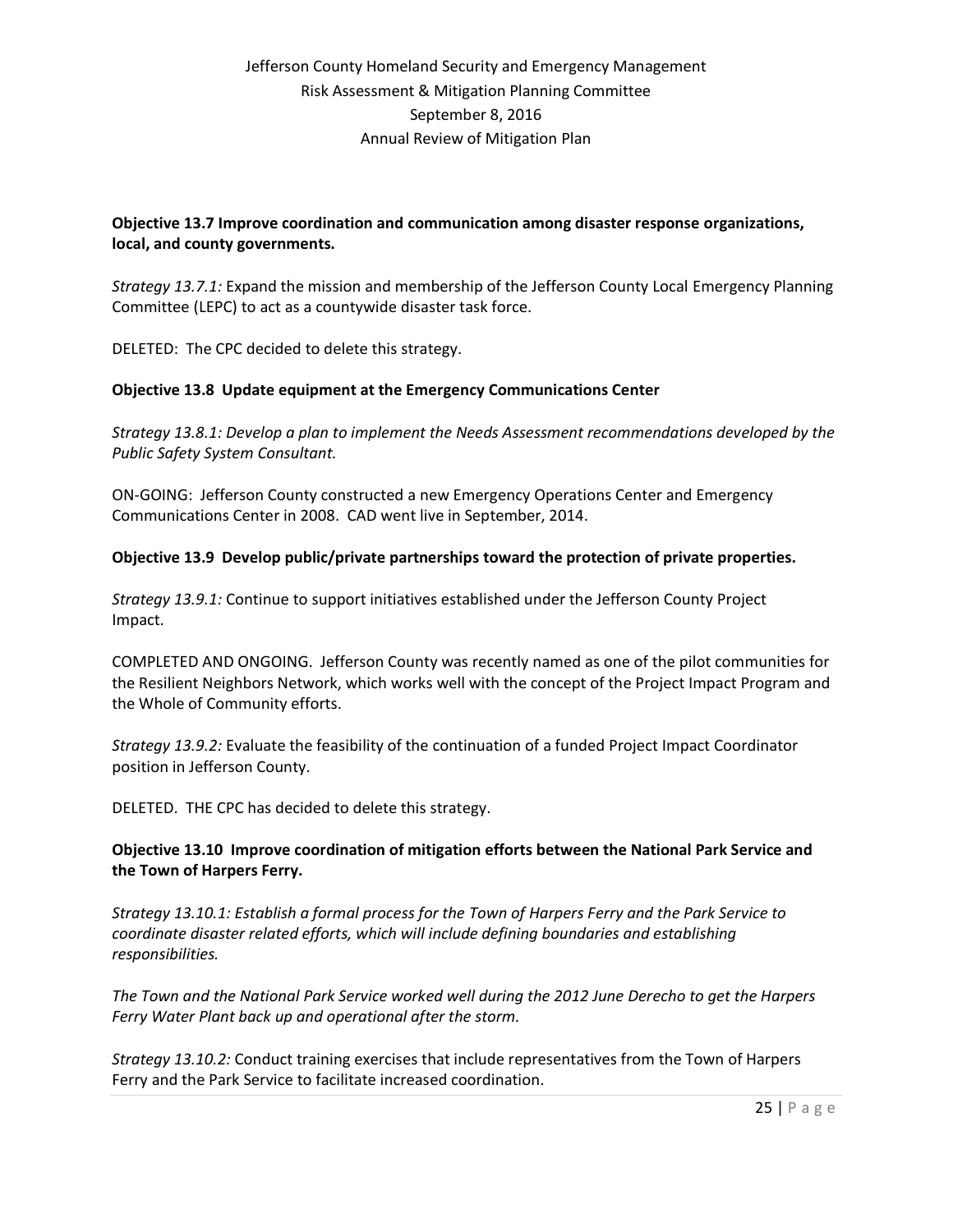COMPLETED: CSX Railroad held training and exercise in early part of 2007; the park service has participated in several exercises over the past 10 years.

### **Objective 13.11 Identify and protect historic structures throughout the county that are at risk from Hazards.**

*Strategy 13.11.1:* Conduct a survey of all historic sites that are located in hazard areas and develop Mitigation strategies to protect any at-risk historic properties.

#### COMPLETED

This strategy was completed in 2010 by the Jefferson County GIS/Addressing Office.

### **Objective 13.12 Ensure measures are being taken to address hazard risks with regards to commercial and commuter rail lines.**

*Strategy 13.12.1: Contact representatives of rail lines to collect information about emergency planning and risks associated with rail services in the county.*

COMPLETED and ON-GOING. The JCHSEM Director indicated that this strategy has been completed and is considered to be on-going.

Objective 13.13: Educate local government officials on the benefits of planning for all hazards.

Strategy 13.13.1: Educate and inform local government and elected officials of the need to consider hazard mitigation in policy and budgetary planning and decision-making processes.

The group reviewed the projects for the local municipalities. Please note that none of the municipalities are CRS (Community Rating System of the National Flood Insurance Program) Communities.

# *Town of Bolivar:*

Goal A1: Reduce the amount of potential damage from flash flooding in and around the Town of Bolivar.

Objective A1.1: Increase storm water capabilities in and around the Town of Bolivar.

Strategy A1.1.1: Create new sidewalks and rain gardens to assist with storm water runoff as part of the Chesapeake Bay Watershed Initiative.

Strategy: This project is complete. Rain Garden was installed in community park to capture runoff from pavilion. Training conducted and project was completed in September, 2013. A full report can be provided upon request from Matt Pennington, Region 9 Planning and Development Council. Following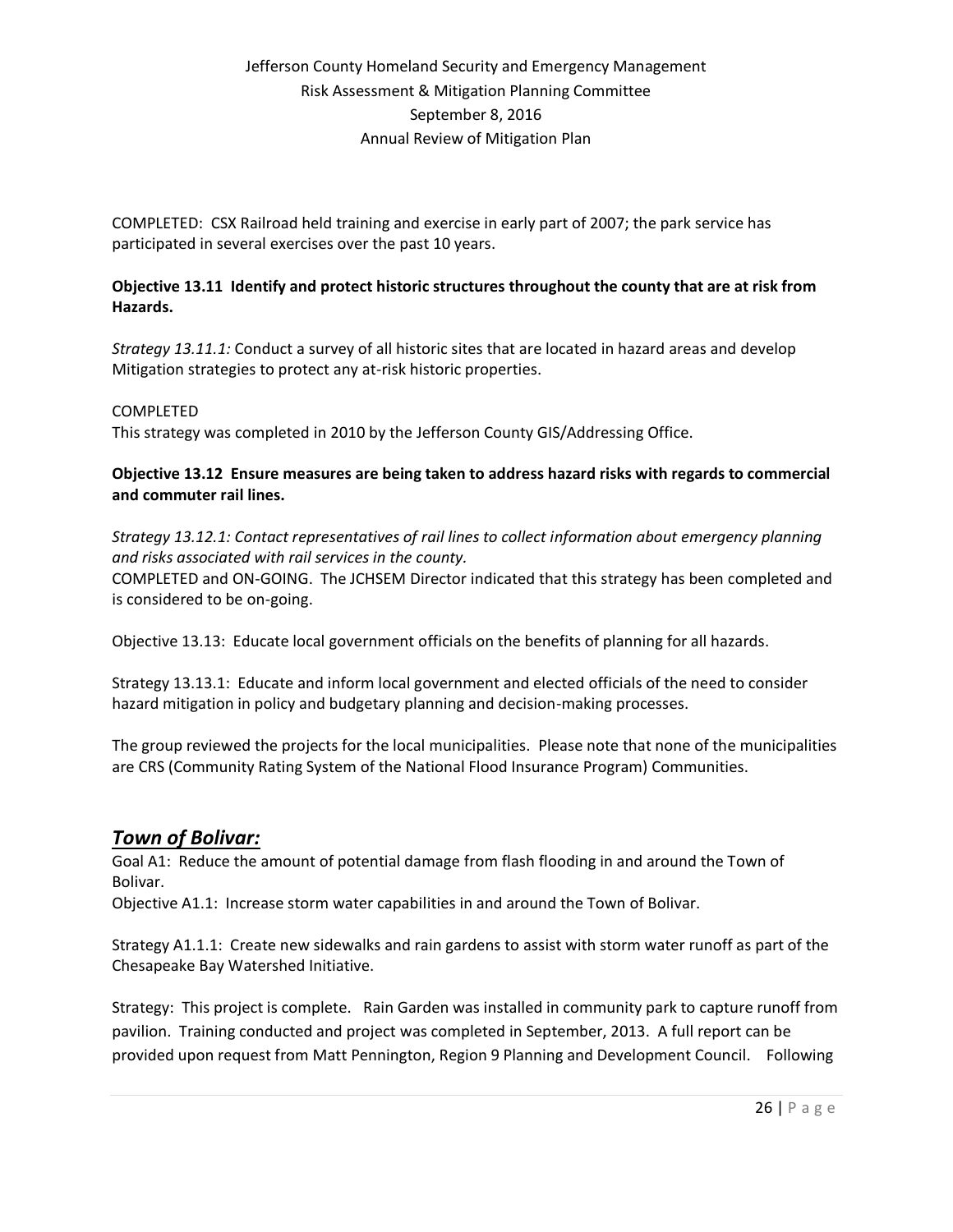the demonstration project in the Bolivar park, the West Virginia Conservation District initiated a Rain Garden Rebate Program<http://www.elksrunwatershed.org/residential-community-rain-garden-rebates/>

2016 Update: Rachel Snavely, Region 9, reported that the Rain Garden has been removed.

# *City of Charles Town:*

Goal B1: Reduce the overall flooding potential in the City of Charles Town.

Objective B1.1: Reduce the potential for flooding and flash flooding in the City of Charles Town.

Strategy B1.1.1: Target areas for recreation that is interconnected with trails and parkland, beyond the required floodplain and wetland areas, and layout a strategy for green space protection.

Status: On-Going. West End plan was developed fall, 2014 that talks about a greenway for floodplain area. There is on-going discussion about parks and trails. Seth said that he is interested in finding out about the state's mitigation projects. More land has been acquired within the floodplain. A large swath of those lands are now in the possession of the city.

Strategy B1.1.2: Encourage the use of natural drainage swales over engineered storm water management channels where practical.

Status: Charles Town is incorporating LID and capturing the first 1 inch rain event has included in the storm water ordinance. Ordinance was adopted July, 2015.

Strategy B1.1.3: Work jointly with the City of Ranson on a storm water management project for Evitts Run Park.

Status: On-going. Grant funding has been secured for this project and it is progressing.

Strategy B1.1.4: Place utilities underground as part of a street-scaping project.

2016 Update: Not able to achieve that on the Fairfax/George Street Project.

Goal: B2: Reduce the potential for losses as a result of land subsidence and sinkholes.

Objective B2.1: Identify land subsidence prone areas in the City of Charles Town.

Strategy B2.1.1: Require special geotechnical exploration when locating large facilities such as schools, hospitals, community buildings, and other institutions. Ground penetrating radar, seismic and, electrical resistance surveys, and exploratory drilling are a few of the techniques currently used.

Status: Acknowledged the technologies, but no progress.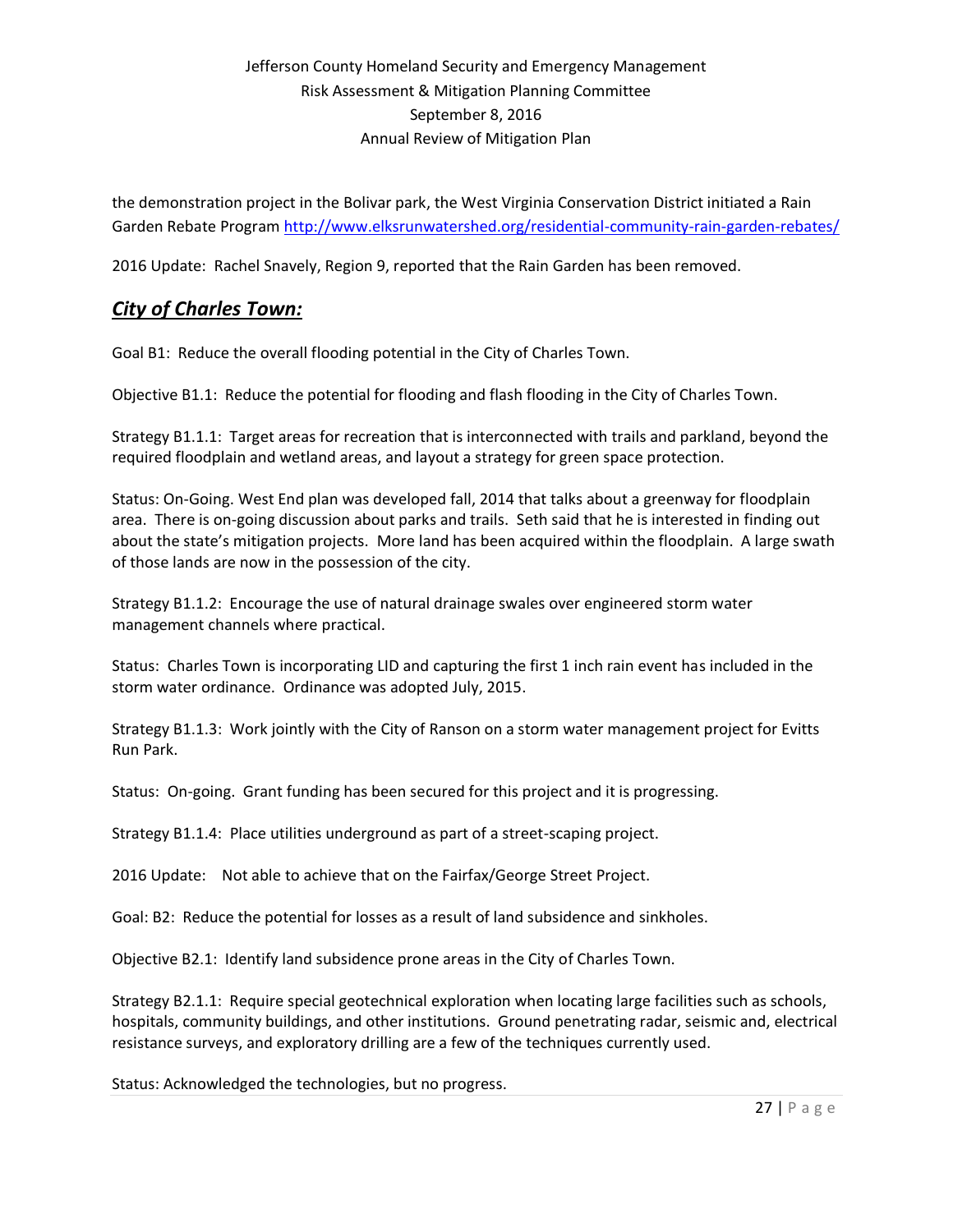Strategy B2.1.2: Establish a sinkhole management plan.

Status: No progess on this strategy

Goal B3: Reduce the potential for environmental issues resulting from hazardous waste. Objective B3.1: Cleanup sites where hazardous waste is currently present.

Strategy B3.1.1: Cleanup SuperFund site located in or near the City of Charles Town.

Status: On-going. 2015 Update: Continuing to look at Brownfield opportunities. Charles Town has updated their Subdivision Ordinance to capture the first 1" of rainfall on site into quality, not quantity controls. This means that instead of pushing all the water to one location on the site for quantity control, there is an expectation that there will be quality control in the form of simple open swales with grass to something as elaborate as rain gardens. Reported by Seth Rivard, 2015.

2016: Expecting further progress this fall.

# *Town of Harpers Ferry:*

Goal C1: Reduce the negative effects of flooding in the Town of Harpers Ferry.

Objective C1.1: Ensure a public drinking water supply following flooding events in the Town of Harpers Ferry.

Strategy: C1.1.1: Reroute an eight inch (8") water main near Elk Run, as the line is currently exposed in two (2) locations where it crosses Elk Run. The line is in danger of being broken by large debris in Elk Run in a flooding situation.

Status: In 2016, Josh Carter, Harpers Ferry Water reported that this project is a part of the projected \$6.2 Million upgrade. Awaiting funding approval from USDA (first needs approval of Harpers Ferry National Park Service). Estimated time frame of at least 18 months from 2015. Harpers Ferry Water only uses the Potomac as a Back-up water source. Their main water source is the Elk Run.

# *City of Ranson:*

Goal D1: Reduce damage as a result of flooding throughout the City of Ranson.

Objective D1.1: Reduce the potential for flooding and flash flooding in the City of Ranson.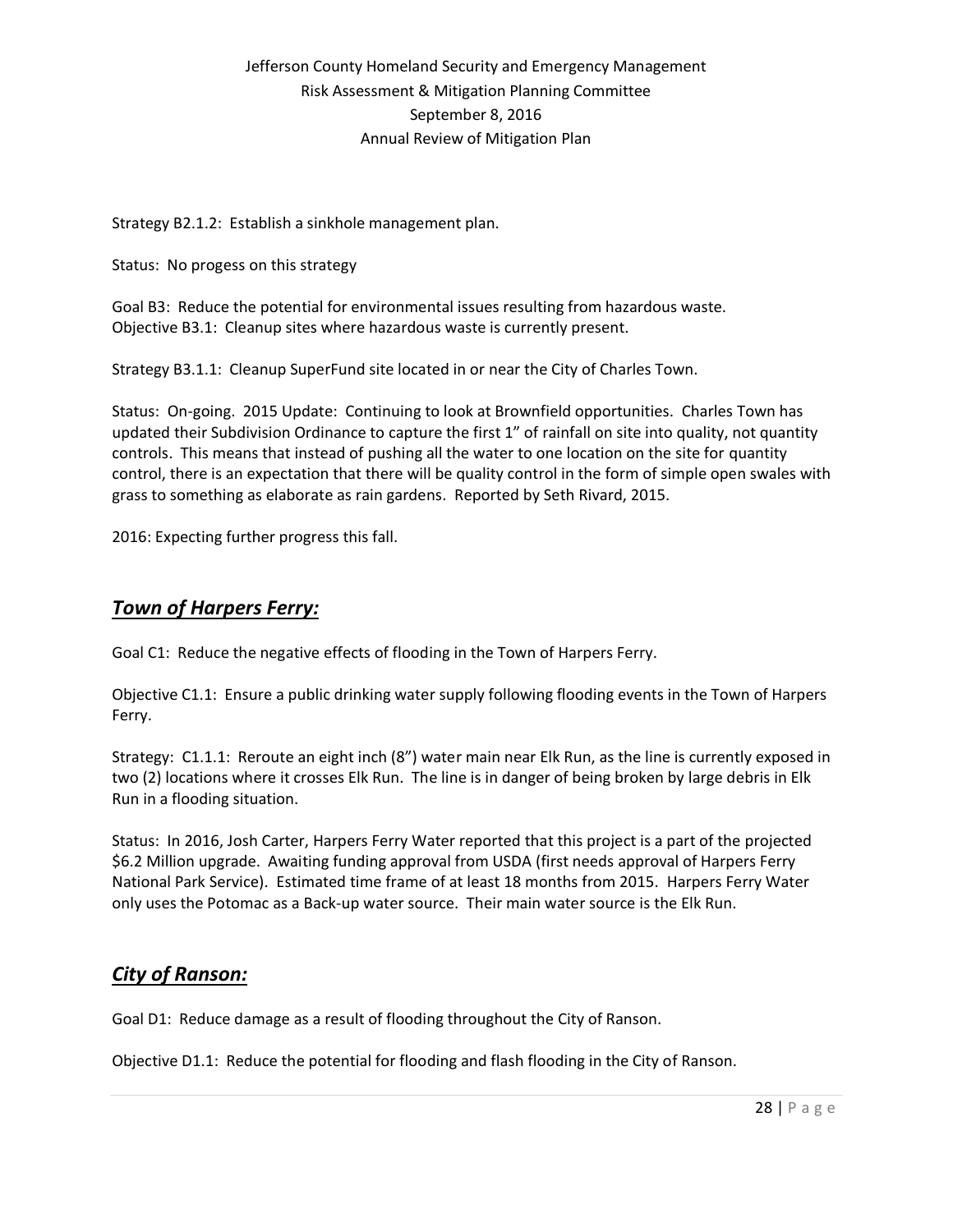Strategy D1.1.1 Maintain green space to protect Flowing Springs and its floodplain.

Status: Completed, reported by Andy Blake, 2016.

Objective: D1.2: Work jointly with the City of Charles Town on a storm water management project for Evitts Run Park.

Status: Planning Complete, The two cities are collaborating and jointly applied for a grant.

Goal D2: Decrease the impact of drought in the City of Ranson.

Strategy D2.1.1. Replace and upgrade water lines along Fairfax Boulevard as part of its upgrade and extension to Fairfax Crossing.

Status: Complete, 2015

Strategy D2.1.1 Review the need for additional water towers.

Status: 2016-The city doesn't have water. They are looking at Jefferson Utilities and Charles Town to do an interconnection for emergencies.

Goal D3: Ensure an uninterrupted power supply during times of severe storms.

Objective D3.1: Ensure that all emergency response agencies in the city have a backup power supply.

Strategy D3.1.1: Install fixed in place generators at City Hall and the police department that will power all computer systems. Status: Complete, 2015

Goal D4: Reduce the potential for environmental issues resulting from hazardous waste.

Objective D4.1: Clean up sites where hazardous waste is currently present.

Strategy D4.1.1: Clean up Brownfield site at the Kidde Plant.

Status: Complete, 2015

# *Corporation of Shepherdstown:*

Goal E1: Decrease the impact of drought in the Corporation of Shepherdstown